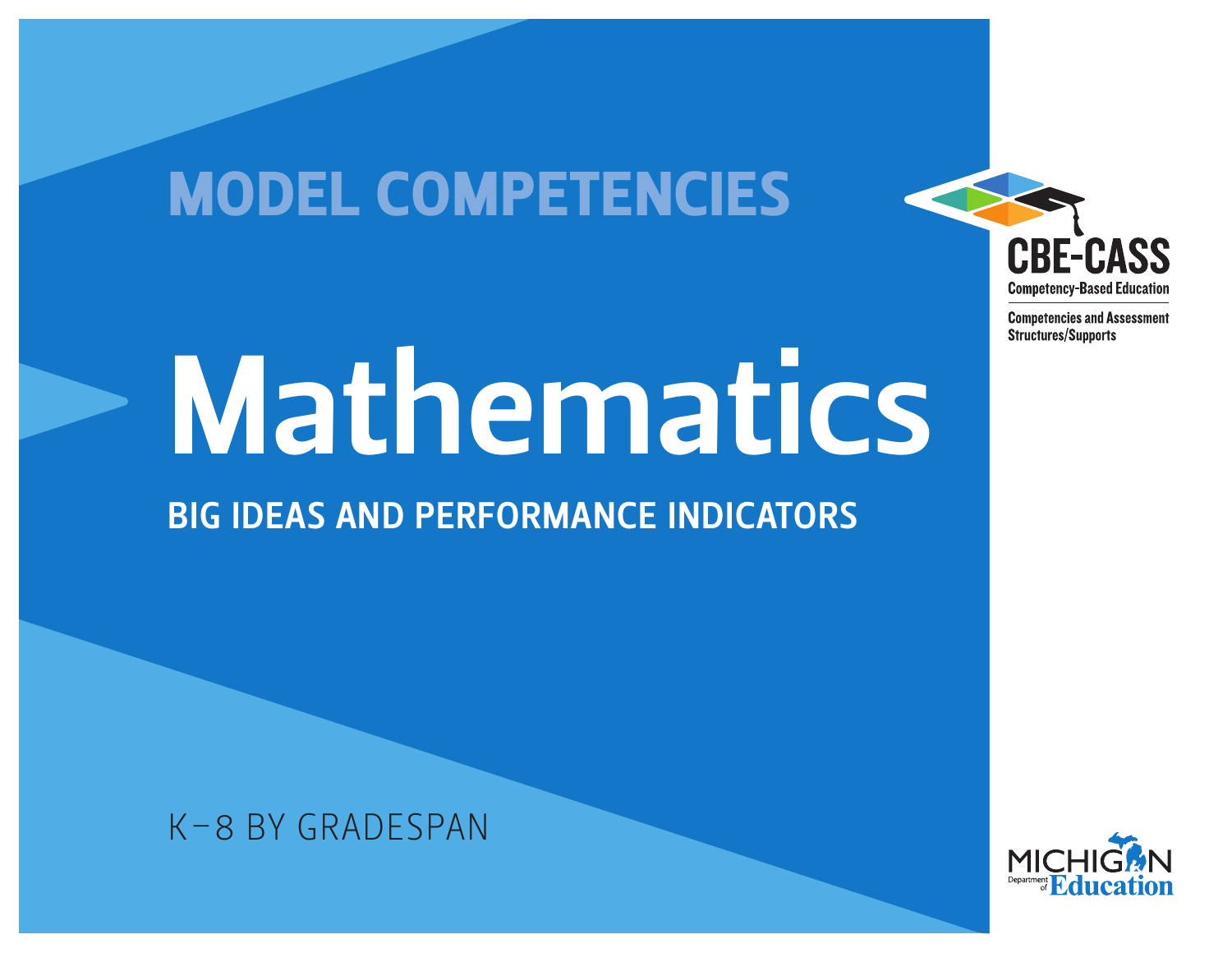## Model Competencies for Mathematics

#### Introduction

#### What is a competency?

Competencies are the core ideas or concepts that develop over time. The College and Career Readiness & Success Center at American Institutes for Research (AIR) states that "College and career ready standards are the building blocks that provide a frame of what a student needs to know and do to be successful. Competencies built on these world-class standards set clear expectations for what a student must 'know and show' to demonstrate mastery" (Patrick, 2014).

#### Why competencies?

Research into how students learn has shown simply possessing knowledge of facts isn't enough. For students to be able to retain, transfer and apply their knowledge, the knowledge must be organized as a set of ideas (National Research Council, 2005). "We know that the longer a student is engaged with content and the more deeply they are invited to think about it, the more likely they will be

to retain it for future use" (Boudreau, 2020). By focusing in on core ideas or concepts, educators allow students to develop a deep understanding of these important concepts and avoid superficial coverage of disconnected topics. In other words, the proverbial "milewide, inch-deep" curriculum is changed into a curriculum supporting mastery and understanding of fundamental ideas of the various disciplines.

Instruction and curriculum based on competencies recognize and build on student assets. Competencies act as building blocks for coherent learning trajectories, curricula, and assessments that support Tier 1 instruction for students as they move through their education based on what they know and can do, rather than on seat time. As such, competency education models support equitable learning opportunities for all students by recognizing and building on student assets using a variety of assessment and instructional tools.

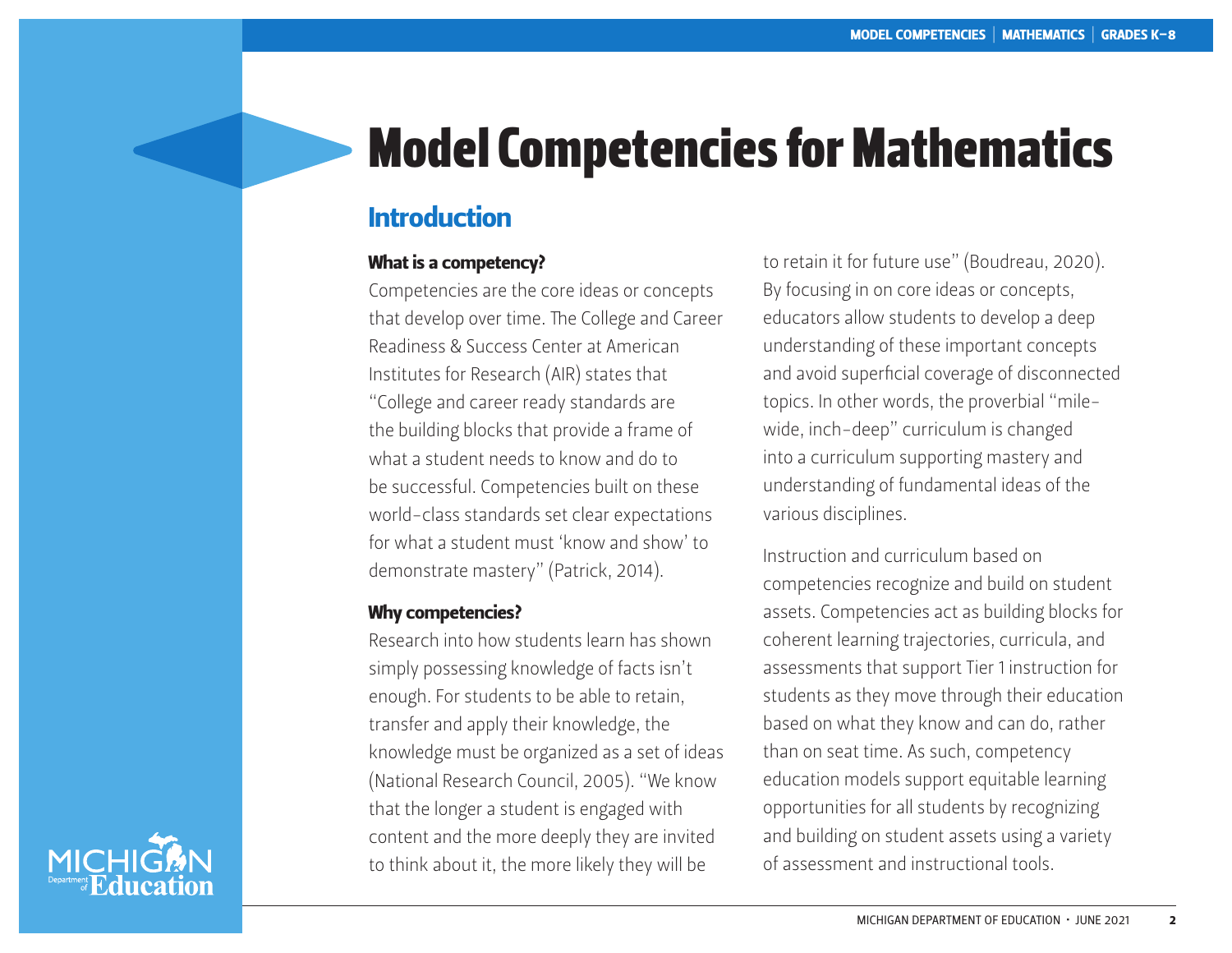#### Michigan Model Competencies for ELA and Mathematics

The Michigan Department of Education (MDE), with support from English language arts (ELA) and mathematics educators from across the state, has identified model student competencies for K–8 ELA and mathematics. These competencies are distilled from the current Michigan K–8 standards and represent the foundational understandings of each grade level. Written as performance indicators, these competencies are organized into cross-grade progressions of related concepts, skills, and procedures; they eventually evolve into the ELA and mathematics understandings students need for success in their high school course taking pathways.

This document and the companion Model Competencies for English Language Arts are developed as models that a district might choose to use as tool for focusing lessons, resources, and supports so that students are provided the opportunity to deeply engage in the important content of each discipline. Districts and educators can also use these models to guide the development of local assessments and competency-based grading and reporting systems.

Questions regarding these model competencies, or about [competency-based education](https://www.michigan.gov/mde/0,4615,7-140-81351-322532--,00.html) in general, should be sent to Steve Nemeckay, [nemeckays@michigan.gov.](mailto:nemeckays%40michigan.gov?subject=)

#### **References**

Boudreau, E. (2020, April 8). The Applied Science of Learning. From Usable Knowledge: [https://www.gse.harvard.edu/](https://www.gse.harvard.edu/news/uk/20/04/applied-science-learning) [news/uk/20/04/applied-science-learning](https://www.gse.harvard.edu/news/uk/20/04/applied-science-learning)

National Research Council. (2005). How Students Learn: History, Mathematics, and Science. Washington, DC: The National Academies Press.<doi:https://doi.org/10.17226/10126>

Patrick, S. (2014, January 13). Ready for Success Blog. Mean What You Say: Defining and Integrating Personalized, Blended and Competency Education. From College and Career Readiness and Success Center at American Institutes for Research: [https://ccrscenter.org/blog/mean-what-you-say-defining-and-integrating-personalized-blended-and](https://ccrscenter.org/blog/mean-what-you-say-defining-and-integrating-personalized-blended-and-competency-education)[competency-education](https://ccrscenter.org/blog/mean-what-you-say-defining-and-integrating-personalized-blended-and-competency-education)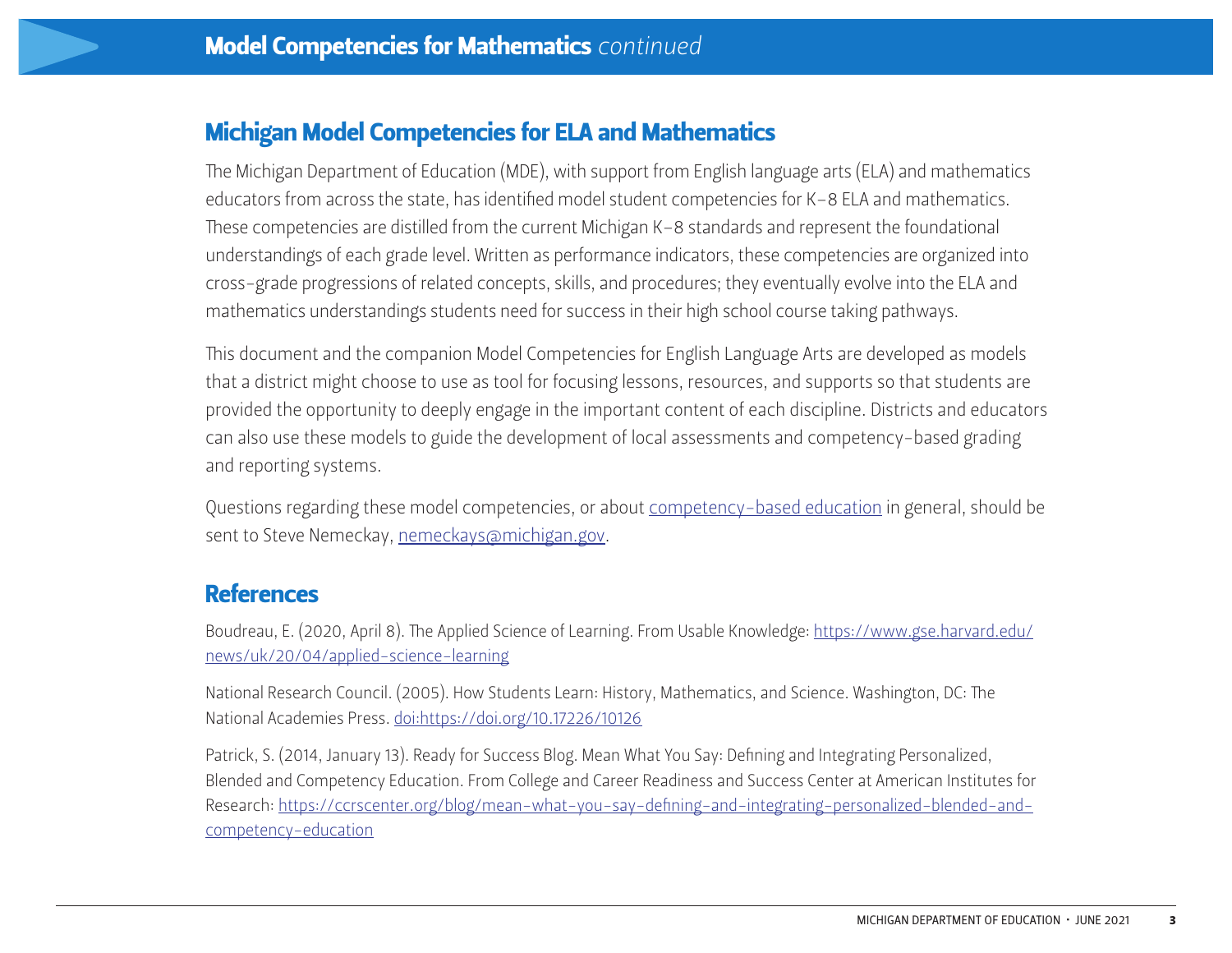## Structure of Model Competencies

In conversations with educators and administrators interested in competency-based education, it became apparent that the model competencies needed to:

- Be of **appropriate grain size**. If too fine, then there would be too many, blurring the intended focus and coherence. By identifying blocks within grade spans that connect with similar blocks in previous and/or subsequent grade spans, educators can provide the coherence and connections students must have to develop the deep understandings of important concepts necessary for continued learning and ultimately career-and college-readiness.
- Be descriptive of the idea and content embedded within the competency so that it is apparent to a variety of audiences, including parents and students, exactly what the competency is and why it is important.

As a result of these criteria, these model competencies are constructed as performance indicators organized around big ideas in each content area that span K-12.

#### Big Ideas

The big ideas outline the broader, practical purposes of the skills; in other words, they outline the ultimate desired outcomes of K-12 instruction in ELA and mathematics. By organizing these competencies around the big ideas rather than the domains and strands found in the standards documents, the "why" of the skill is more visible which can help with designing lessons that are more relevant and engaging to students.

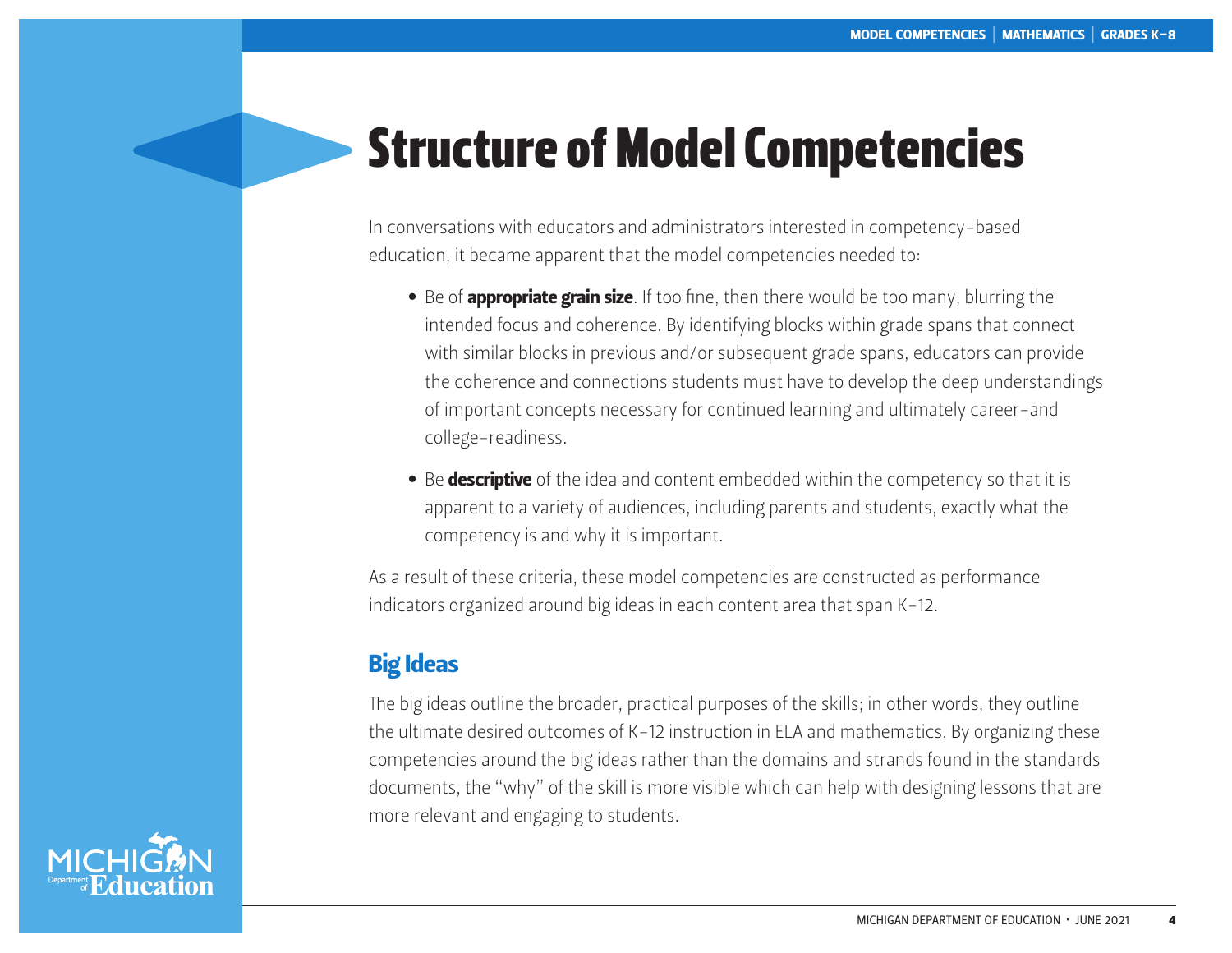The big ideas for **mathematics** are:

- A. **Understanding and Applying Number Systems**: Students understand that numbers hold value and can choose the appropriate representations and algorithms to reason quantitatively, abstractly, and efficiently.
- B. **Operations and Algebraic Thinking:** Students can use mathematics to analyze and evaluate historical, political, economic, scientific, and social problems and make conjectures about possible solutions.
- C. Measurement and Data Analysis: Students can collect and organize data to interpret, model, and investigate issues connected to their communities, lived experiences, and cultural identities.
- D. Geometric Reasoning: Students can analyze, evaluate, and generate explanations about their world by exploring the properties and relationships of points, lines, shapes, space, and the positions of figures.

#### Performance Indicators

The competencies are worded as performance indicators so that they more clearly identify what the students need to know and be able to do. They are written to be measurable with multiple and varied types of assessment. The performance indicators originated from the [Michigan Mathematics Standards](https://www.michigan.gov/documents/mde/K-12_MI_Math_Standards_REV_470033_7_550413_7.pdf) and [The Mathematics Crosswalks: Claims, Targets and Standards.](https://www.michigan.gov/mde/0,4615,7-140-22709_70117-364403--,00.html)

#### **Progressions**

The performance indicators are organized so that progressions of related concepts, skills, and procedures are clearly visible across the grades. These progressions facilitate the identification where a student is in their learning trajectory so that instruction can be personalized based on what a student knows and can do, rather than on age-based grade level.



Is the student on target with knowing this content?

- Identify where the student is in the progression (1) relative to grade level performance indicators (2) using formative and diagnostic assessments.
- Target support or enrichment as needed so that the student continues on track toward the big idea (3).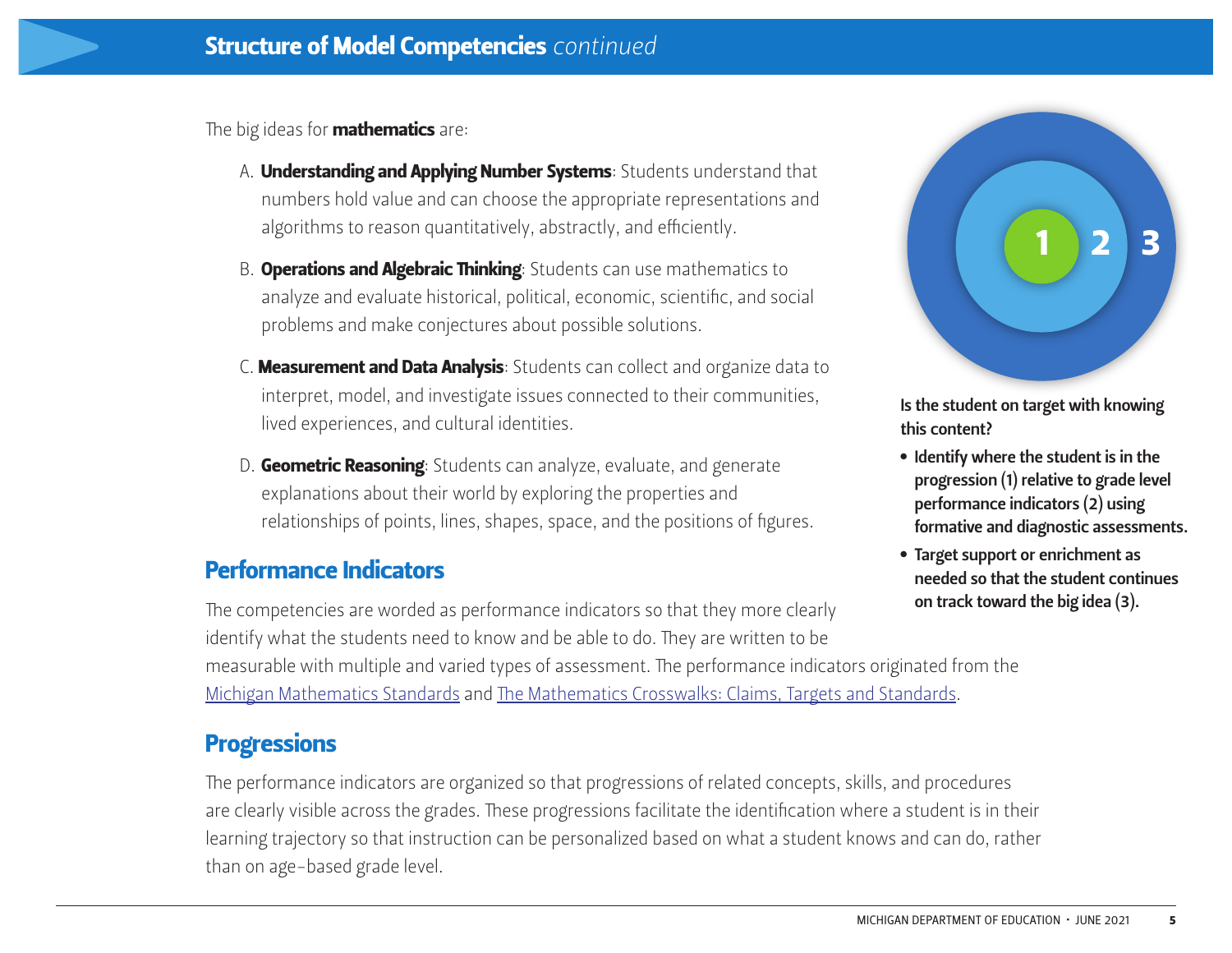Grades 3-5 **B. Operations and Algebraic Thinking** B. Geometric Reasoning by a settle Reasoning

| $\overline{A}$                                | Understanding and Applying Number Systems: Students understand that numbers hold value and can choose the appropriate<br>representations and algorithms to reason quantitatively, abstractly, and efficiently.                        |                                                                                                                                                                                           |                                                                                                                                                                                    |  |  |
|-----------------------------------------------|---------------------------------------------------------------------------------------------------------------------------------------------------------------------------------------------------------------------------------------|-------------------------------------------------------------------------------------------------------------------------------------------------------------------------------------------|------------------------------------------------------------------------------------------------------------------------------------------------------------------------------------|--|--|
| Progression                                   | $\mathsf K$                                                                                                                                                                                                                           |                                                                                                                                                                                           | $\overline{2}$                                                                                                                                                                     |  |  |
| Counting                                      | Students can count to 100 by ones and tens.<br>Students can use written numerals from 0-20 to<br>represent quantities.<br>Students can classify objects into given<br>categories and count the number of objects in<br>each category. | Students can count, and read and write<br>numerals, to 120.                                                                                                                               | Students can count within 1000; skip-count by<br>5s, 10s, and 100s.<br>Students can read and write numbers to 1000<br>using base-ten numerals, number names, and<br>expanded form. |  |  |
| Comparing                                     | Students can compare two numbers between 1<br>and 10 presented as written numerals.<br>Students can compose and decompose numbers<br>from 11 to 19 into ten ones and some further ones.                                               | Students can record the results of comparisons<br>with the symbols $>$ , $=$ , or $\lt$ .<br>Students can compare two two-digit numbers<br>based on meanings of the tens and ones digits. | Students can compare two three-digit numbers<br>based on meanings of the hundreds, tens, and<br>ones digits.                                                                       |  |  |
| Strategies for<br>Addition and<br>Subtraction |                                                                                                                                                                                                                                       | Students use efficient, accurate, and<br>generalizable models and strategies to add within<br>100 and subtract multiples of 10.                                                           | Students use efficient, accurate, and<br>generalizable models and strategies to add and<br>subtract within 1000.                                                                   |  |  |
| Subtract<br>Fluently<br>Add and               | Students can fluently add and subtract within 5.                                                                                                                                                                                      | Students can fluently add and subtract within 10.                                                                                                                                         | Students can fluently add and subtract within 20.                                                                                                                                  |  |  |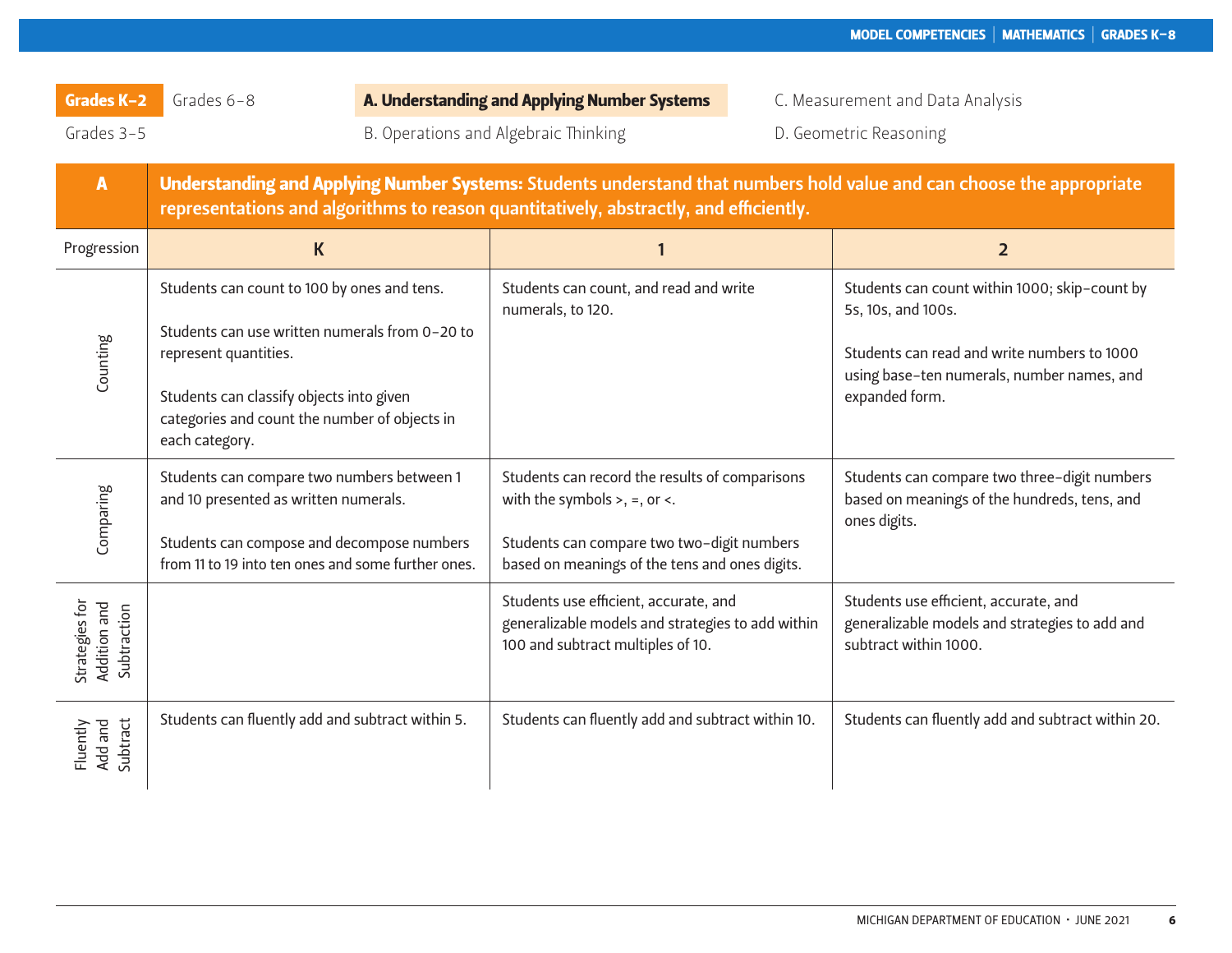| Grades K-2                               | Grades $6-8$                                                                                    | A. Understanding and Applying Number Systems |                                                                                                                                                                                                                                                                                                | C. Measurement and Data Analysis                                                                                                                                                                                                                                                                                                                                 |  |
|------------------------------------------|-------------------------------------------------------------------------------------------------|----------------------------------------------|------------------------------------------------------------------------------------------------------------------------------------------------------------------------------------------------------------------------------------------------------------------------------------------------|------------------------------------------------------------------------------------------------------------------------------------------------------------------------------------------------------------------------------------------------------------------------------------------------------------------------------------------------------------------|--|
| Grades 3-5                               |                                                                                                 |                                              | <b>B. Operations and Algebraic Thinking</b>                                                                                                                                                                                                                                                    | D. Geometric Reasoning                                                                                                                                                                                                                                                                                                                                           |  |
| $\overline{B}$                           |                                                                                                 |                                              | scientific, and social problems and make conjectures about possible solutions.                                                                                                                                                                                                                 | Operations and Algebraic Thinking: Students can use mathematics to analyze and evaluate historical, political, economic,                                                                                                                                                                                                                                         |  |
| Progression                              | K                                                                                               |                                              |                                                                                                                                                                                                                                                                                                | $\overline{2}$                                                                                                                                                                                                                                                                                                                                                   |  |
| Modeling Addition<br>and Subtraction     | Students use numbers to model simple joining<br>and separating situations with sets of objects. |                                              | Students use a variety of models, including<br>equations, to represent and solve problems<br>involving addition and subtraction within 20,<br>demonstrating an understanding that the<br>operations must reference the same unit.                                                              | Students use a variety of models to represent and<br>solve problems involving addition and subtraction<br>within 100, including on a number line diagram.<br>Students can represent the total number of<br>objects arranged in rectangular arrays with up to<br>5 rows and up to 5 columns as an equation that<br>expresses the total as a sum of equal addends. |  |
| Strategies for Adding<br>and Subtracting |                                                                                                 |                                              | Students can apply properties of operations<br>and the relationship between addition and<br>subtraction to solve addition and subtraction<br>problems within 20.<br>Students can determine the unknown whole<br>number in an addition or subtraction equation<br>relating three whole numbers. |                                                                                                                                                                                                                                                                                                                                                                  |  |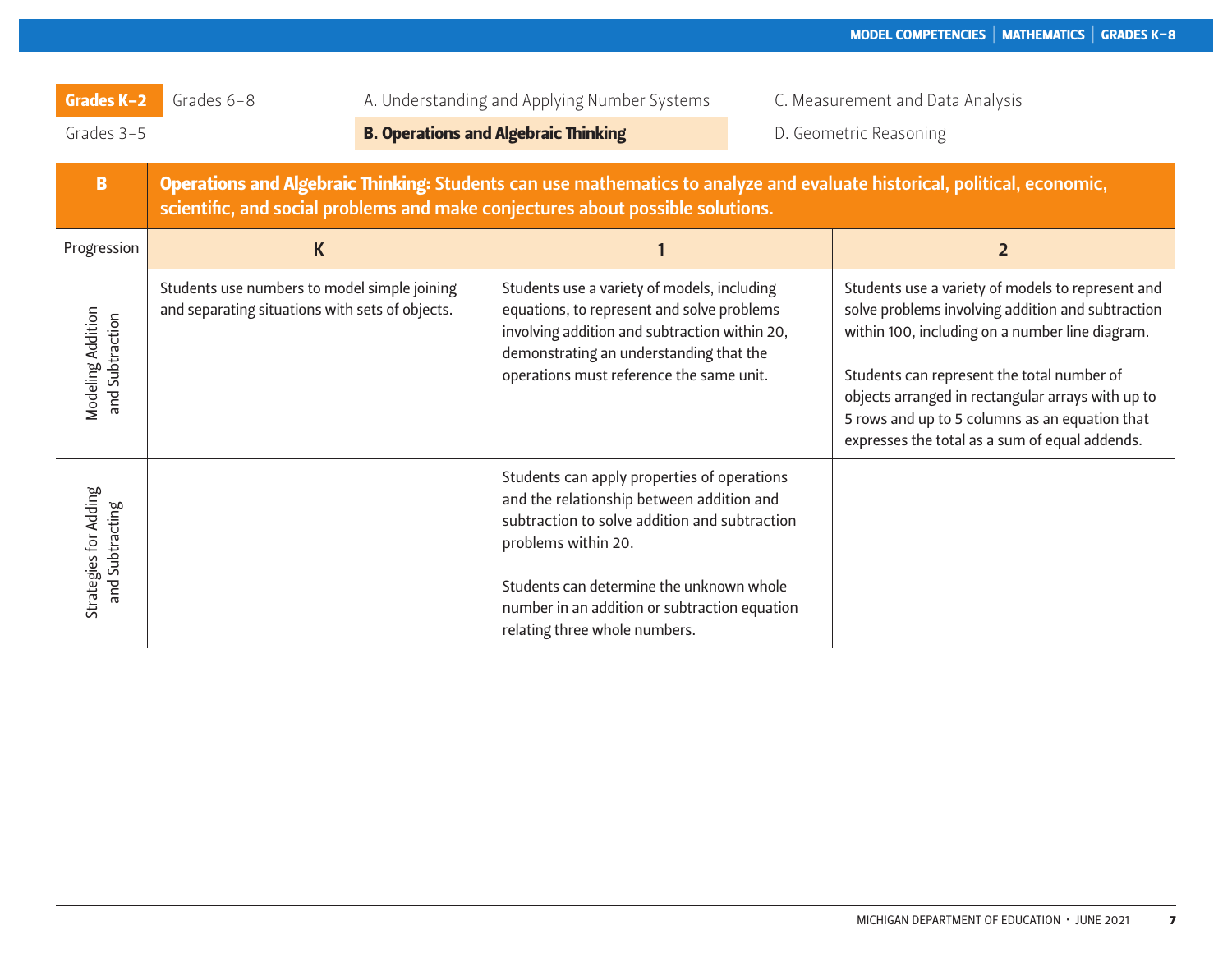Grades K-2 Grades 6-8 A. Understanding and Applying Number Systems C. Measurement and Data Analysis Grades 3-5 **B. Operations and Algebraic Thinking** D. Geometric Reasoning Crades 3-5

| $\mathsf{C}$      | Measurement and Data Analysis: Students can collect and organize data to interpret, model, and investigate issues connected<br>to their communities, lived experiences, and cultural identities. |                                                                                                                                                                                                                                                                   |                                                                                                                                                                                                                                                                                                                                                                                    |  |
|-------------------|--------------------------------------------------------------------------------------------------------------------------------------------------------------------------------------------------|-------------------------------------------------------------------------------------------------------------------------------------------------------------------------------------------------------------------------------------------------------------------|------------------------------------------------------------------------------------------------------------------------------------------------------------------------------------------------------------------------------------------------------------------------------------------------------------------------------------------------------------------------------------|--|
| Progression       | К                                                                                                                                                                                                |                                                                                                                                                                                                                                                                   |                                                                                                                                                                                                                                                                                                                                                                                    |  |
| Comparing Lengths | Students can describe the difference between<br>two objects with a measurable attribute in<br>common by directly comparing to see which<br>object has "more of"/"less of" the attribute.         | Students can compare the lengths of two objects<br>indirectly by using a third object.<br>Students can express the length of an object<br>as a whole number of length units, by laying<br>multiple copies of a shorter object (the length<br>unit) end<br>to end. | Students can measure two objects with the same<br>standard-length unit to determine how much<br>longer one object is than another and express the<br>length difference in terms of the unit used<br>to measure.<br>Students use length units of different lengths to<br>measure the same object and describe how the<br>two measurements relate to the size of the unit<br>chosen. |  |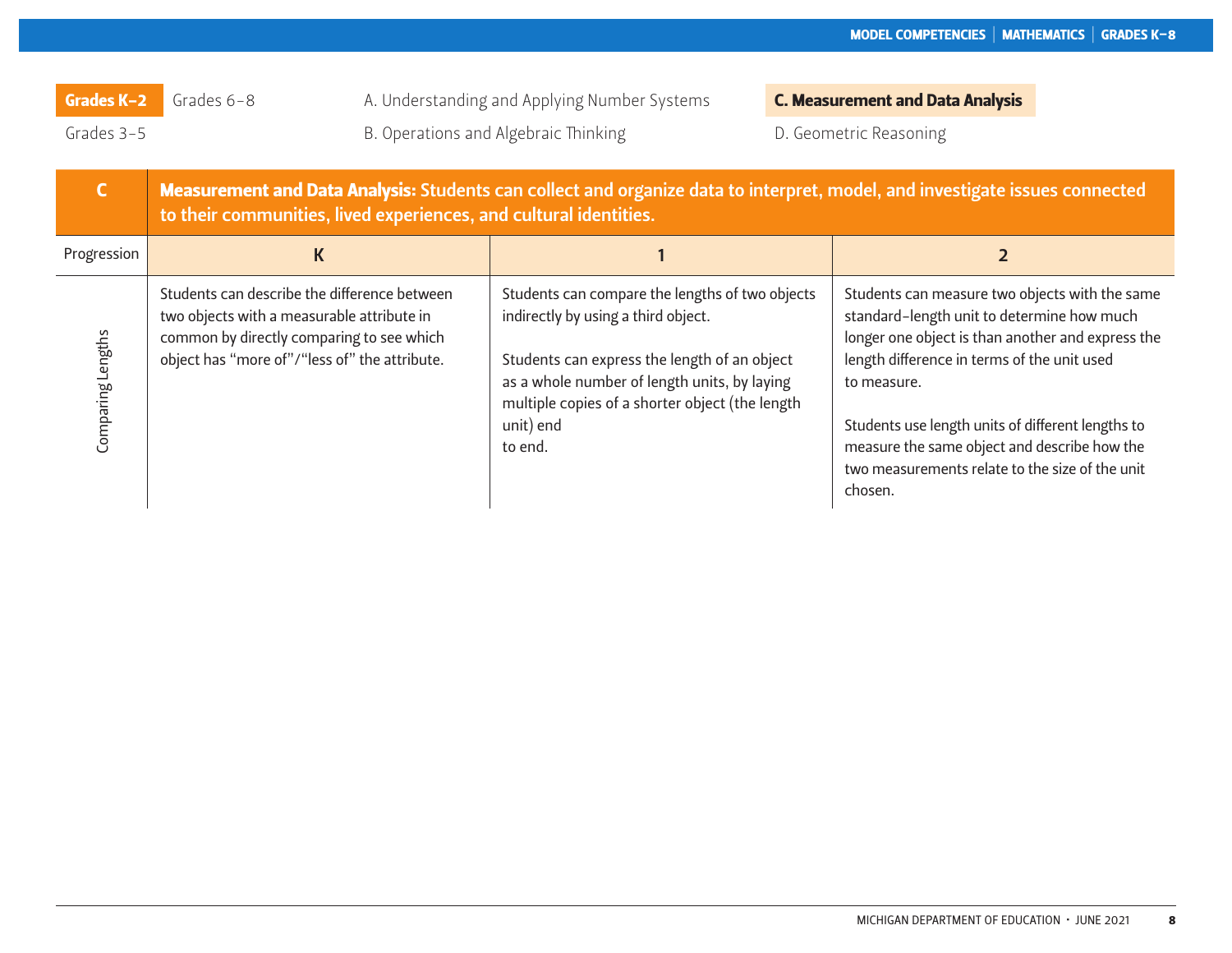Grades 3-5 **B. Operations and Algebraic Thinking Camelia D. Geometric Reasoning** 

| D                      | Geometric Reasoning: Students can analyze, evaluate and generate explanations about their world by exploring the properties<br>and relationships of points, lines, shapes, space, and the positions of figures.                                                                                                                                                                                                                                                                                                                                                                                             |                                                                                                                                                                                                                                                                                                  |                                                                                                                                                                                                                                                                                                 |  |  |
|------------------------|-------------------------------------------------------------------------------------------------------------------------------------------------------------------------------------------------------------------------------------------------------------------------------------------------------------------------------------------------------------------------------------------------------------------------------------------------------------------------------------------------------------------------------------------------------------------------------------------------------------|--------------------------------------------------------------------------------------------------------------------------------------------------------------------------------------------------------------------------------------------------------------------------------------------------|-------------------------------------------------------------------------------------------------------------------------------------------------------------------------------------------------------------------------------------------------------------------------------------------------|--|--|
| Progression            | $\mathsf{K}$                                                                                                                                                                                                                                                                                                                                                                                                                                                                                                                                                                                                |                                                                                                                                                                                                                                                                                                  | $\overline{2}$                                                                                                                                                                                                                                                                                  |  |  |
| Classifying 2-D Shapes | Students can recognize, name and sort two- and<br>three-dimensional shapes, in different sizes<br>and orientations, using informal language to<br>describe their similarities, differences, parts (e.g.,<br>number of sides and vertices/corners) and other<br>attributes (e.g., having sides of equal length).<br>Students combine two-dimensional shapes and<br>solve problems such as deciding which piece<br>will fit into a space in a puzzle, intuitively using<br>geometric motions (slides, flips, and turns, the<br>informal names for translations, reflections, and<br>rotations, respectively). | Students can name, describe and classify shapes,<br>including drawings, manipulatives, and physical-<br>world objects, in terms of their geometric<br>attributes.<br>Students can combine shapes to create<br>composite shapes that are conceptualized and<br>described as independent entities. | Students can recognize and draw 2-dimensional<br>shapes having a given number of angles, sides or<br>faces.                                                                                                                                                                                     |  |  |
| Equal Shares           |                                                                                                                                                                                                                                                                                                                                                                                                                                                                                                                                                                                                             | Students can show that the more equal shares a<br>circle or rectangle is divided into, the smaller the<br>share.                                                                                                                                                                                 | Students can partition a rectangle into rows and<br>columns of same-size squares and count to find<br>the total number of them.<br>Students can partition circles and rectangles<br>in two, three or four equal shares and describe<br>these shares in terms of halves, thirds, and<br>fourths. |  |  |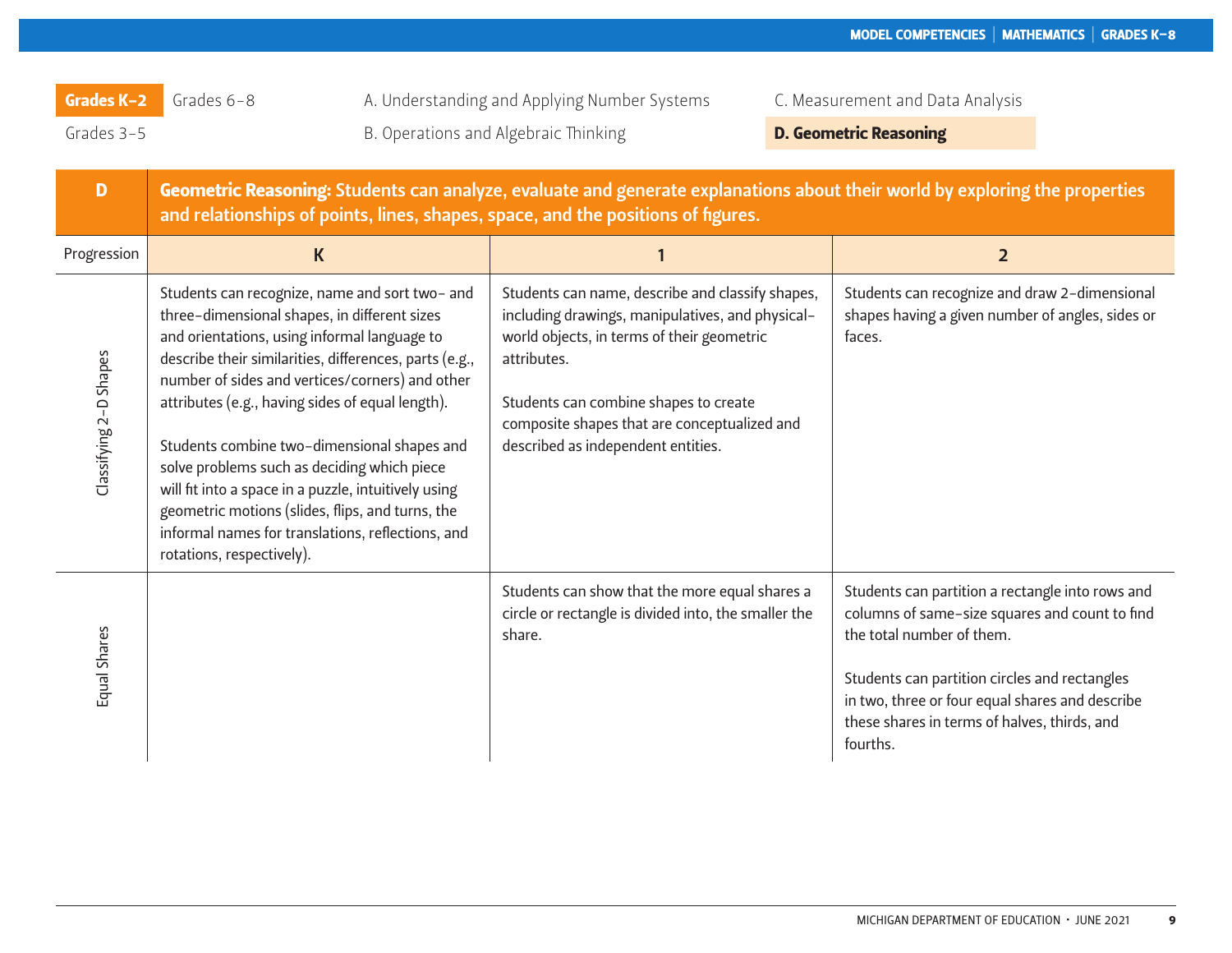Grades 3-5 B. Operations and Algebraic Thinking D. Geometric Reasoning

| A                                           | Understanding and Applying Number Systems: Students understand that numbers hold value and can choose the appropriate<br>representations and algorithms to reason quantitatively, abstractly, and efficiently.                                                        |                                                                                                                                                                                                                               |                                                                                                                                                                                                                                                                                            |  |
|---------------------------------------------|-----------------------------------------------------------------------------------------------------------------------------------------------------------------------------------------------------------------------------------------------------------------------|-------------------------------------------------------------------------------------------------------------------------------------------------------------------------------------------------------------------------------|--------------------------------------------------------------------------------------------------------------------------------------------------------------------------------------------------------------------------------------------------------------------------------------------|--|
| Progression                                 | 3                                                                                                                                                                                                                                                                     | 4                                                                                                                                                                                                                             | 5                                                                                                                                                                                                                                                                                          |  |
| Notation<br>Decimal                         |                                                                                                                                                                                                                                                                       | Students can use decimal notation for fractions<br>with denominators 10 or 100.                                                                                                                                               | Students can read and write decimals to<br>thousandths using base-ten numerals, number<br>names, and expanded form.                                                                                                                                                                        |  |
| Place<br>Value                              | Students can use place value understanding to<br>round whole numbers to the nearest 10 or 100.                                                                                                                                                                        | Students can use place value understanding to<br>round multi-digit whole numbers to any place.                                                                                                                                | Students can use place value understanding to<br>round decimals to any place.                                                                                                                                                                                                              |  |
| Multiplication<br>Strategies for            | Students can multiply one-digit whole numbers<br>by multiples of 10 in the range 10-90 using<br>strategies based on place value and properties of<br>operations.<br>Students can use area models to represent the<br>distributive property in mathematical reasoning. | Students can multiply a whole number of up to<br>four digits by a one-digit whole number, and<br>multiply two two-digit numbers, using strategies<br>based on place value and the properties of<br>operations.                | Students can find whole-number quotients of<br>whole numbers with up to four-digit dividends<br>and two-digit divisors, using models or equations<br>and strategies based on place value, the<br>properties of operations, and/or the relationship<br>between multiplication and division. |  |
| Strategies for<br>Subtracting<br>Adding and |                                                                                                                                                                                                                                                                       | Students can add and subtract mixed numbers<br>with like denominators, using strategies such as<br>equivalent fraction, and/or by using properties of<br>operations and the relationship between addition<br>and subtraction. | Students can add, subtract, multiply, and<br>divide decimals to hundredths, using models or<br>equations and strategies based on place value,<br>properties of operations, and/or the relationship<br>between addition and subtraction.                                                    |  |
| Subtract<br>Add and<br>Fluently             | Students can fluently add and subtract within<br>1000 using strategies and algorithms based on<br>place value, properties of operations, and/or the<br>relationship between addition and subtraction.                                                                 | Students can fluently add and subtract multi-<br>digit whole numbers using the standard<br>algorithm.                                                                                                                         |                                                                                                                                                                                                                                                                                            |  |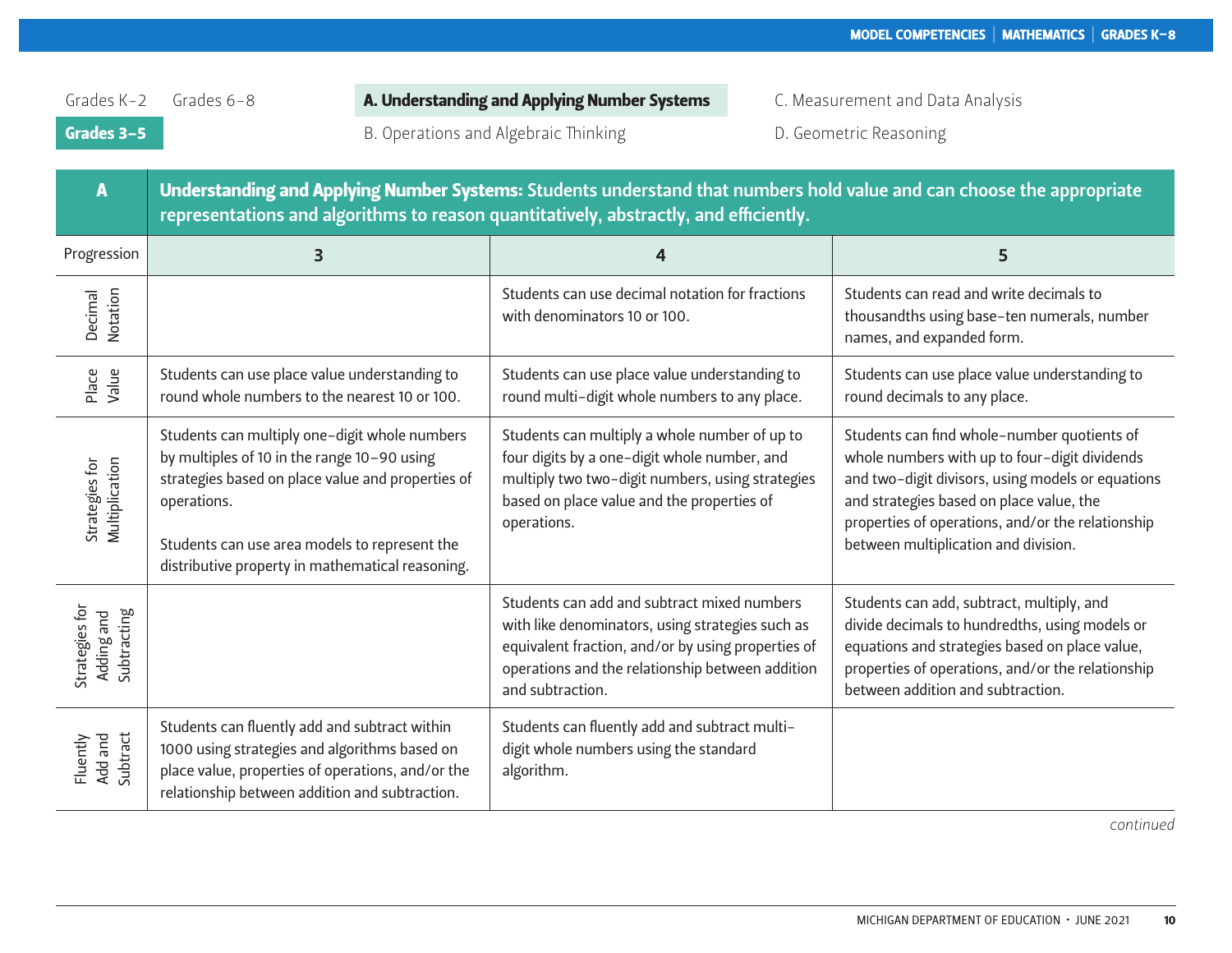| A                                          | Understanding and Applying Number Systems: Students understand that numbers hold value and can choose the appropriate<br>representations and algorithms to reason quantitatively, abstractly, and efficiently. |                                                                                                                                                                                                             |                                                                                                                                                                                                                                    |  |  |
|--------------------------------------------|----------------------------------------------------------------------------------------------------------------------------------------------------------------------------------------------------------------|-------------------------------------------------------------------------------------------------------------------------------------------------------------------------------------------------------------|------------------------------------------------------------------------------------------------------------------------------------------------------------------------------------------------------------------------------------|--|--|
| Progression                                | 3                                                                                                                                                                                                              | 4                                                                                                                                                                                                           | 5                                                                                                                                                                                                                                  |  |  |
| Fluently<br>Multiply                       | Students can fluently multiply and divide within<br>100, using strategies such as the relationship<br>between multiplication and division or properties<br>of operations.                                      |                                                                                                                                                                                                             | Students can fluently multiply multi-digit whole<br>numbers using the standard algorithm.                                                                                                                                          |  |  |
| Notation                                   | Students can use a symbol to model an unknown<br>number in equations representing problems with<br>one or more of the four operations.                                                                         |                                                                                                                                                                                                             | Students can use parentheses, brackets, or<br>braces in numerical expressions, and evaluate<br>expressions with these symbols.<br>Students can use whole-number exponents to<br>denote powers of 10.                               |  |  |
| Equivalent<br>Fractions                    | Students can generate simple equivalent<br>fractions and explain why the fractions are<br>equivalent, using number lines and other models.                                                                     |                                                                                                                                                                                                             |                                                                                                                                                                                                                                    |  |  |
| Strategies for<br>Multiplying<br>Fractions |                                                                                                                                                                                                                | Students can use number lines and other models<br>to express a whole number multiple of a/b as<br>a whole number multiple of 1/b and use this<br>understanding to multiply a fraction by a whole<br>number. | Students can apply and extend previous<br>understandings of multiplication to<br>multiply a fraction or whole number by a fraction.<br>Students can divide unit fractions by whole<br>numbers and whole numbers by unit fractions. |  |  |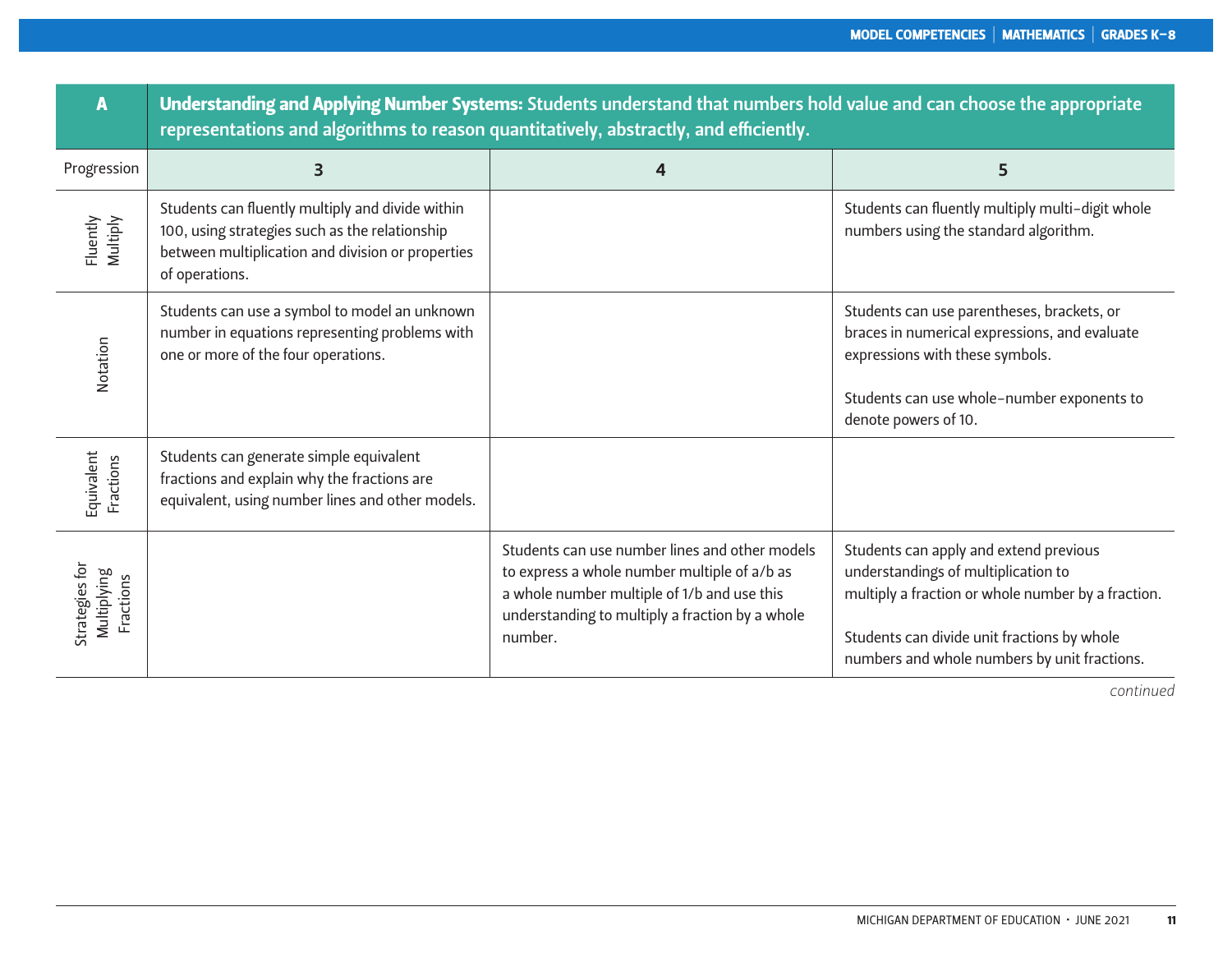|                       | Understanding and Applying Number Systems: Students understand that numbers hold value and can choose the appropriate<br>representations and algorithms to reason quantitatively, abstractly, and efficiently. |                                                                                                                                                                                                                                                                                                                                                                                                                                                       |                                                                                                                                     |  |  |
|-----------------------|----------------------------------------------------------------------------------------------------------------------------------------------------------------------------------------------------------------|-------------------------------------------------------------------------------------------------------------------------------------------------------------------------------------------------------------------------------------------------------------------------------------------------------------------------------------------------------------------------------------------------------------------------------------------------------|-------------------------------------------------------------------------------------------------------------------------------------|--|--|
| Progression           | 3                                                                                                                                                                                                              | 4                                                                                                                                                                                                                                                                                                                                                                                                                                                     | 5                                                                                                                                   |  |  |
| Comparing Fractions   | Students can compare two fractions with the<br>same numerator or the same denominator, and<br>justify their conclusions, using number lines and<br>other models.                                               | Students can compare two multi-digit whole<br>numbers based on meanings of the digits in each<br>place, using $>$ , =, and < symbols to record the<br>results of comparisons.<br>Students can compare two fractions with<br>different numerators and different denominators<br>and justify their conclusions by creating<br>common numerators or common denominators;<br>comparing to benchmark fractions; or using<br>number lines and other models. |                                                                                                                                     |  |  |
| Comparing<br>Decimals |                                                                                                                                                                                                                | Students can compare two decimals to<br>hundredths and justify their conclusions by<br>reasoning about their size.                                                                                                                                                                                                                                                                                                                                    | Students can compare two decimals to<br>thousandths and justify their conclusions based<br>on meanings of the digits in each place. |  |  |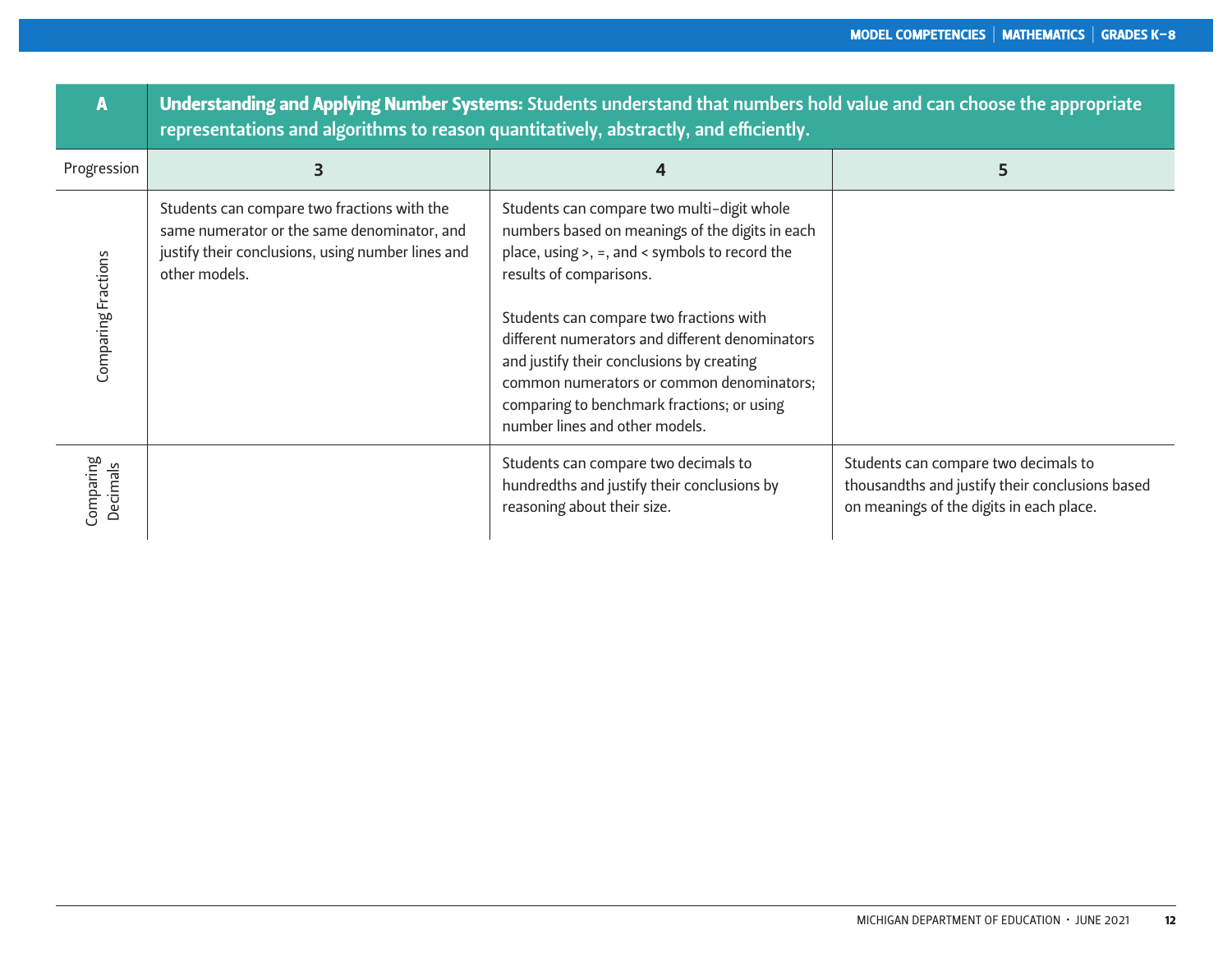| Grades K-2<br>Grades 3-5<br>B          | Grades $6 - 8$                                                                                                                                                                                                                                                                                                                                                                                                                                                                                                                                                                                                                                                         | A. Understanding and Applying Number Systems<br><b>B. Operations and Algebraic Thinking</b><br>scientific, and social problems and make conjectures about possible solutions.                                        | C. Measurement and Data Analysis<br>D. Geometric Reasoning<br>Operations and Algebraic Thinking: Students can use mathematics to analyze and evaluate historical, political, economic, |
|----------------------------------------|------------------------------------------------------------------------------------------------------------------------------------------------------------------------------------------------------------------------------------------------------------------------------------------------------------------------------------------------------------------------------------------------------------------------------------------------------------------------------------------------------------------------------------------------------------------------------------------------------------------------------------------------------------------------|----------------------------------------------------------------------------------------------------------------------------------------------------------------------------------------------------------------------|----------------------------------------------------------------------------------------------------------------------------------------------------------------------------------------|
| Progression                            | 3                                                                                                                                                                                                                                                                                                                                                                                                                                                                                                                                                                                                                                                                      | 4                                                                                                                                                                                                                    | 5                                                                                                                                                                                      |
| Solve word problems with whole numbers | Students can represent and solve two-step<br>word problems using equations and the order<br>of operations with any of the four operations<br>using whole numbers and having whole number<br>answers.<br>Students can use drawings and equations to<br>model and solve word problems in situations<br>involving equal groups, arrays, measurement,<br>quantities, and scaled bar graphs requiring<br>multiplication or division within 100.<br>Students can represent and solve one-step word<br>problems operations involving time, mass, or<br>volume within a single unit with any of the four<br>operations using whole numbers and having<br>whole number answers. | Students can represent and solve multistep<br>word problems posed with whole numbers<br>and having whole-number answers using the<br>four operations, including problems in which<br>remainders must be interpreted. |                                                                                                                                                                                        |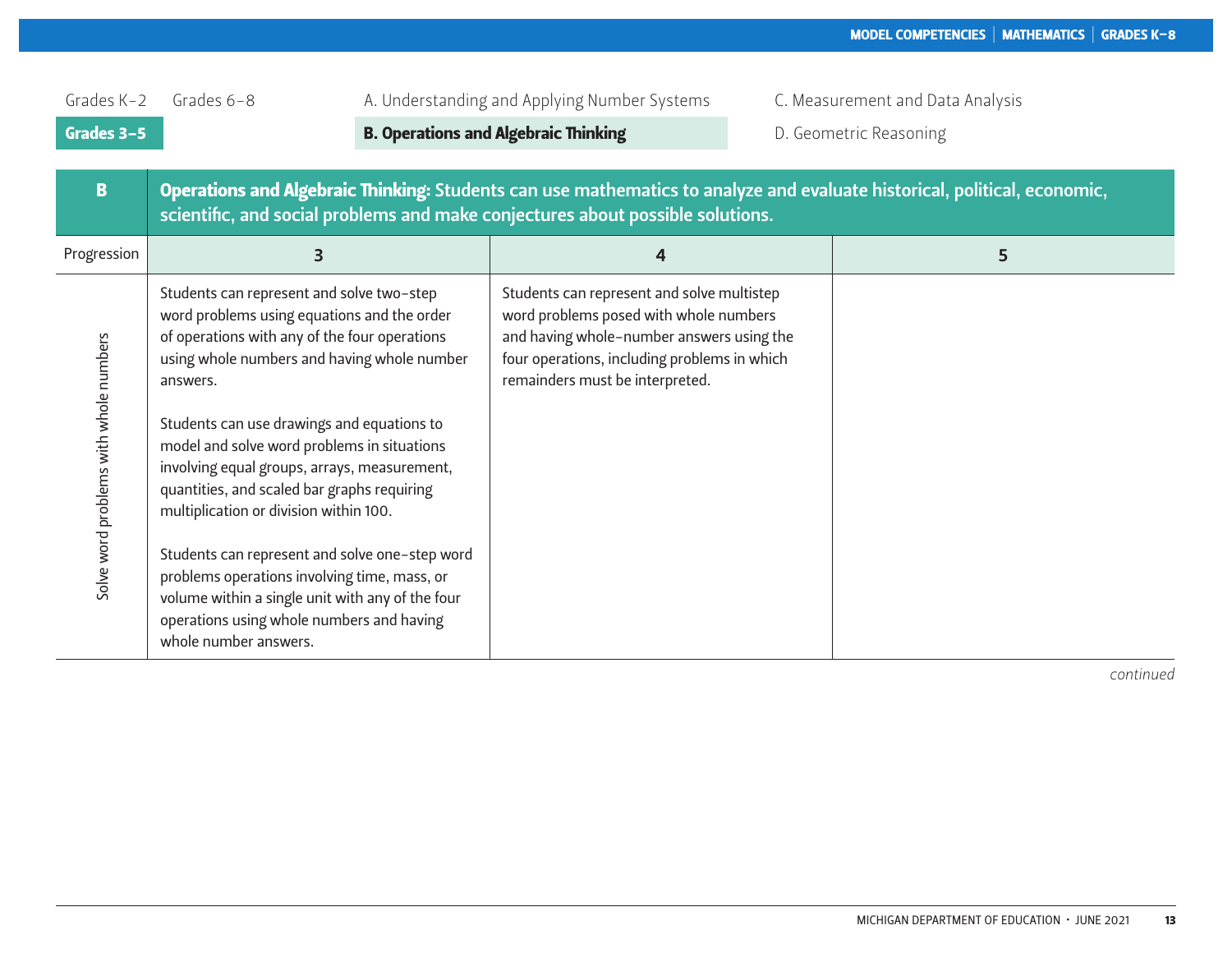| B                                  | Operations and Algebraic Thinking: Students can use mathematics to analyze and evaluate historical, political, economic,<br>scientific, and social problems and make conjectures about possible solutions. |                                                                                                                                                                                                                                                                                                                                                                                                                                                                                        |                                                                                                                                                                                                                                                                                                                                                                                                                                                                                                                                                           |  |  |
|------------------------------------|------------------------------------------------------------------------------------------------------------------------------------------------------------------------------------------------------------|----------------------------------------------------------------------------------------------------------------------------------------------------------------------------------------------------------------------------------------------------------------------------------------------------------------------------------------------------------------------------------------------------------------------------------------------------------------------------------------|-----------------------------------------------------------------------------------------------------------------------------------------------------------------------------------------------------------------------------------------------------------------------------------------------------------------------------------------------------------------------------------------------------------------------------------------------------------------------------------------------------------------------------------------------------------|--|--|
| Progression                        | 3                                                                                                                                                                                                          | 4                                                                                                                                                                                                                                                                                                                                                                                                                                                                                      |                                                                                                                                                                                                                                                                                                                                                                                                                                                                                                                                                           |  |  |
| Solve word problems with fractions |                                                                                                                                                                                                            | Students can represent and solve word problems<br>involving addition and subtraction of fractions<br>referring to the same whole and having like<br>denominators, using models and equations to<br>represent the problem, and including problems<br>involving distances, time, volume, mass, and<br>money.<br>Students can represent and solve word problems<br>involving multiplication of a fraction by a whole<br>number by using models and equations to<br>represent the problem. | Students can represent and solve word problems<br>involving addition and subtraction of fractions,<br>including cases of unlike denominators, using<br>models or equations.<br>Students can represent and solve word problems<br>involving the multiplication of fractions and<br>mixed numbers using models or equations,<br>including area models.<br>Students can represent and solve word problems<br>involving division of unit fractions by non-zero<br>whole numbers and division of whole numbers<br>by unit fractions using models or equations. |  |  |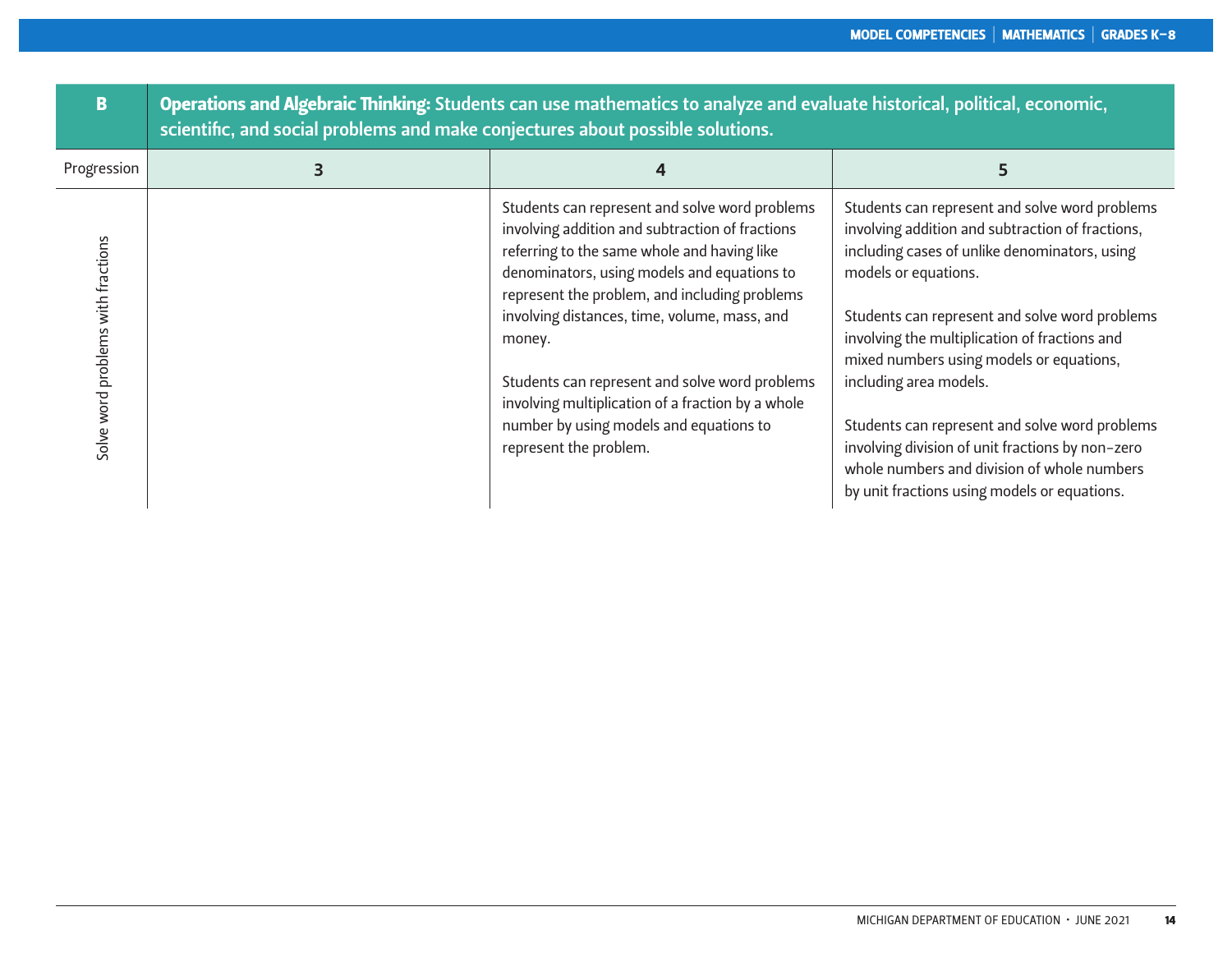Grades 3-5 B. Operations and Algebraic Thinking D. Geometric Reasoning

|                              | Measurement and Data Analysis: Students can collect and organize data to interpret, model, and investigate issues connected<br>to their communities, lived experiences, and cultural identities.                                                                                                                                            |                                                                                                                                                                                                                                                                                                                                                                                     |                                                                                                                                                                                                                                                                                                                                                                                                                                                                  |  |  |
|------------------------------|---------------------------------------------------------------------------------------------------------------------------------------------------------------------------------------------------------------------------------------------------------------------------------------------------------------------------------------------|-------------------------------------------------------------------------------------------------------------------------------------------------------------------------------------------------------------------------------------------------------------------------------------------------------------------------------------------------------------------------------------|------------------------------------------------------------------------------------------------------------------------------------------------------------------------------------------------------------------------------------------------------------------------------------------------------------------------------------------------------------------------------------------------------------------------------------------------------------------|--|--|
| Progression                  | 3                                                                                                                                                                                                                                                                                                                                           | 4                                                                                                                                                                                                                                                                                                                                                                                   | 5                                                                                                                                                                                                                                                                                                                                                                                                                                                                |  |  |
| Measuring<br>Length          | Students can generate measurement data by<br>measuring lengths using rulers marked with<br>halves and fourths of an inch, and represent this<br>data using line plots.                                                                                                                                                                      |                                                                                                                                                                                                                                                                                                                                                                                     |                                                                                                                                                                                                                                                                                                                                                                                                                                                                  |  |  |
| Converting<br>Units          |                                                                                                                                                                                                                                                                                                                                             | Students can solve problems that require<br>expressing measurements given in a larger unit<br>in terms of a smaller unit within a single system<br>of measurement.                                                                                                                                                                                                                  | Students can convert among different-sized<br>standard measurement units within a given<br>measurement system and use these conversions<br>in solving multi-step, real world problems.                                                                                                                                                                                                                                                                           |  |  |
| Solving measurement problems | Students can solve real world and mathematical<br>problems involving areas and perimeters of<br>rectangles with whole number side lengths.<br>Students can solve real world problems involving<br>areas of rectilinear figures by decomposing them<br>into non-overlapping rectangles and adding the<br>areas of the non-overlapping parts. | Students can apply the area and perimeter<br>formulas for rectangles in real world and<br>mathematical problems.<br>Students can measure angles in whole-number<br>degrees using a protractor and sketch angles of<br>specified measure.<br>Students can solve addition and subtraction<br>problems to find unknown angles on a diagram in<br>real world and mathematical problems. | Students can apply the formulas $V = I \times w \times h$ and<br>$V = b \times h$ for rectangular prisms to find volumes<br>of right rectangular prisms with whole number<br>edge lengths in the context of solving real world<br>and mathematical problems.<br>Students can solve real world problems involving<br>volumes of solid figures composed of two non-<br>overlapping right rectangular prisms by adding<br>the volumes of the non-overlapping parts. |  |  |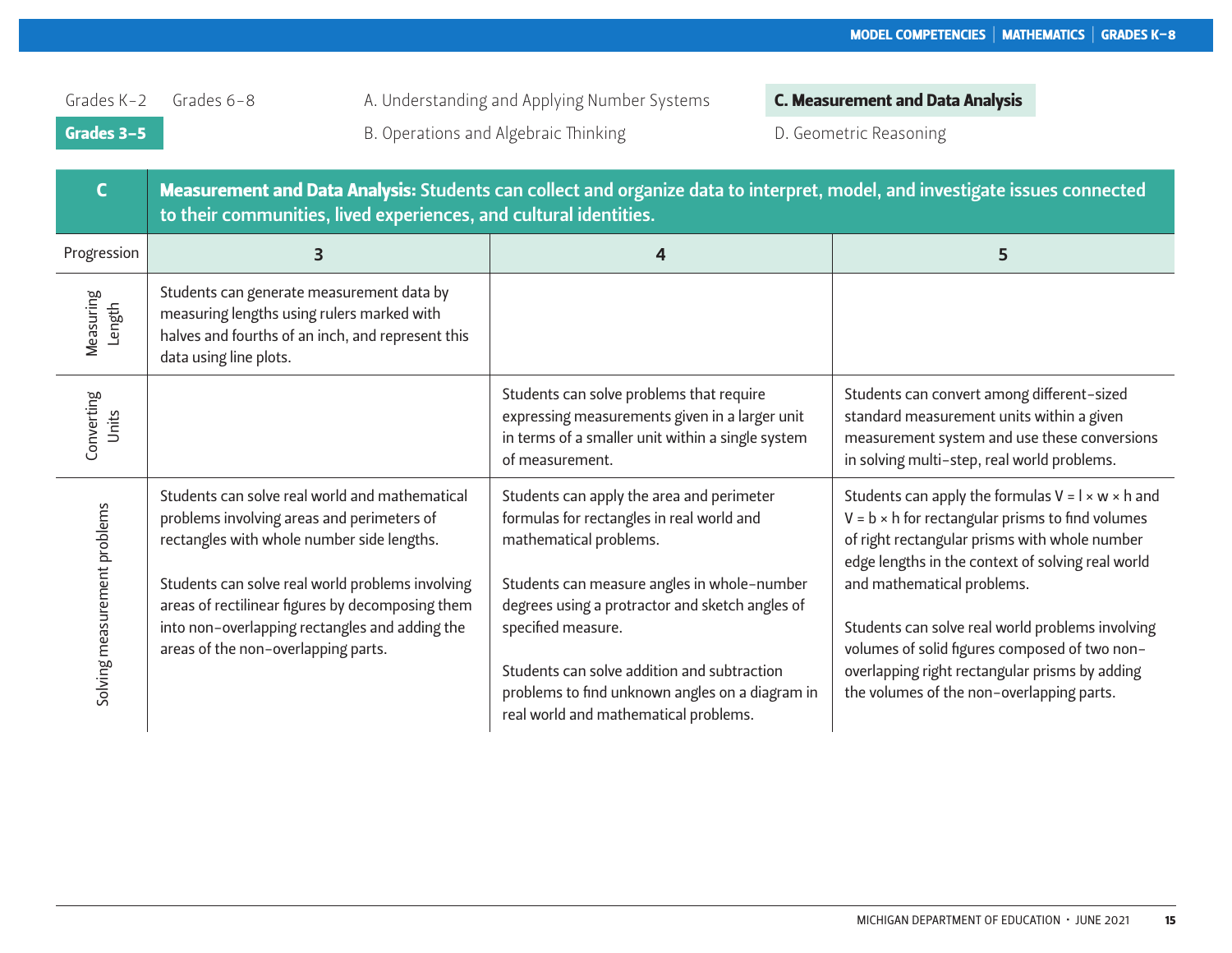| Grades K-2                | Grades $6-8$                                                                         |                                                                                                 | A. Understanding and Applying Number Systems                                                                                                                                                                        | C. Measurement and Data Analysis                                                                                                                                                                                    |
|---------------------------|--------------------------------------------------------------------------------------|-------------------------------------------------------------------------------------------------|---------------------------------------------------------------------------------------------------------------------------------------------------------------------------------------------------------------------|---------------------------------------------------------------------------------------------------------------------------------------------------------------------------------------------------------------------|
| Grades 3-5                |                                                                                      |                                                                                                 | B. Operations and Algebraic Thinking                                                                                                                                                                                | <b>D. Geometric Reasoning</b>                                                                                                                                                                                       |
| D                         |                                                                                      |                                                                                                 | and relationships of points, lines, shapes, space, and the positions of figures.                                                                                                                                    | Geometric Reasoning: Students can analyze, evaluate and generate explanations about their world by exploring the properties                                                                                         |
| Progression               |                                                                                      | 3                                                                                               | 4                                                                                                                                                                                                                   | 5                                                                                                                                                                                                                   |
| Classifying 2-D<br>Shapes | draw examples of quadrilaterals that do not<br>belong to any of these subcategories. | Students can recognize rhombuses, rectangles,<br>and squares as examples of quadrilaterals, and | Students can classify two-dimensional figures<br>based on the presence or absence of parallel or<br>perpendicular lines, or the presence or absence<br>of angles of a specified size, including right<br>triangles. |                                                                                                                                                                                                                     |
| Symmetry                  |                                                                                      |                                                                                                 | Students can identify line-symmetric figures and<br>draw lines of symmetry.                                                                                                                                         |                                                                                                                                                                                                                     |
| Graphing                  |                                                                                      |                                                                                                 |                                                                                                                                                                                                                     | Students can represent real world and<br>mathematical problems by graphing points in<br>the first quadrant of the coordinate plane and<br>interpret coordinate values of points in the<br>context of the situation. |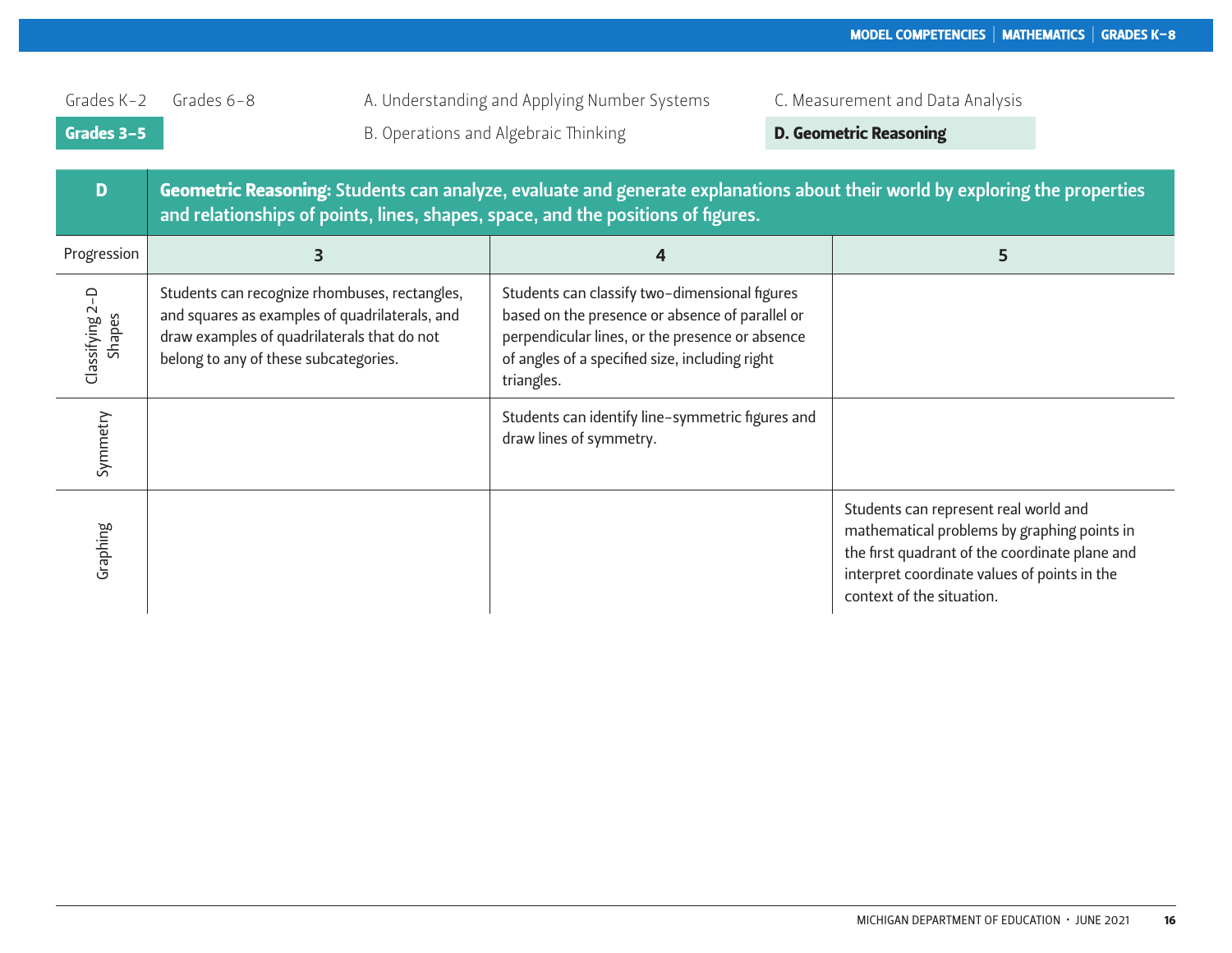Grades K-2 Grades 6-8 **A. Understanding and Applying Number Systems** 

Grades 3-5 **B. Operations and Algebraic Thinking B. Geometric Reasoning D. Geometric Reasoning** 

| C. Measurement and Data Analysis |  |  |  |  |  |  |
|----------------------------------|--|--|--|--|--|--|
|----------------------------------|--|--|--|--|--|--|

| A                           | Understanding and Applying Number Systems: Students understand that numbers hold value and can choose the appropriate<br>representations and algorithms to reason quantitatively, abstractly, and efficiently.                                                                               |                                                                                                                                                                                         |                                                                                                                                                                                                                  |
|-----------------------------|----------------------------------------------------------------------------------------------------------------------------------------------------------------------------------------------------------------------------------------------------------------------------------------------|-----------------------------------------------------------------------------------------------------------------------------------------------------------------------------------------|------------------------------------------------------------------------------------------------------------------------------------------------------------------------------------------------------------------|
| Progression                 | 6                                                                                                                                                                                                                                                                                            | $\overline{7}$                                                                                                                                                                          | 8                                                                                                                                                                                                                |
| Notation                    |                                                                                                                                                                                                                                                                                              | Students can convert a rational number to a<br>decimal, and a decimal to a rational number.                                                                                             |                                                                                                                                                                                                                  |
| Numbers<br>Rational         | Students can use positive and negative numbers<br>to represent quantities in real-world contexts,<br>explaining the meaning of 0 in each situation.                                                                                                                                          | Students can show that the distance between<br>two rational numbers on the number line is the<br>absolute value of their difference and apply this<br>principle in real-world contexts. | Students can use rational approximations<br>of irrational numbers to compare the size of<br>irrational numbers, locate them approximately<br>on a number line diagram, and estimate the<br>value of expressions. |
| Properties of<br>Operations | Students can use the distributive property to<br>express a sum of two whole numbers 1-100 with<br>a common factor as a multiple of a sum of two<br>whole numbers with no common factor.<br>Students can apply the properties of operation to<br>generate or identify equivalent expressions. | Students can apply properties of operations as<br>strategies to add, subtract, factor, and expand<br>linear expressions with rational coefficients.                                     | Students can apply the properties of integer<br>exponents to generate equivalent numerical<br>expressions, including numbers expressed in<br>scientific notation.                                                |
| Fluently Divide             | Students can fluently divide multi-digit numbers<br>using the standard algorithm.<br>Students can fluently add, subtract, multiply, and<br>divide multi-digit decimals using the standard<br>algorithm for each operation.                                                                   |                                                                                                                                                                                         |                                                                                                                                                                                                                  |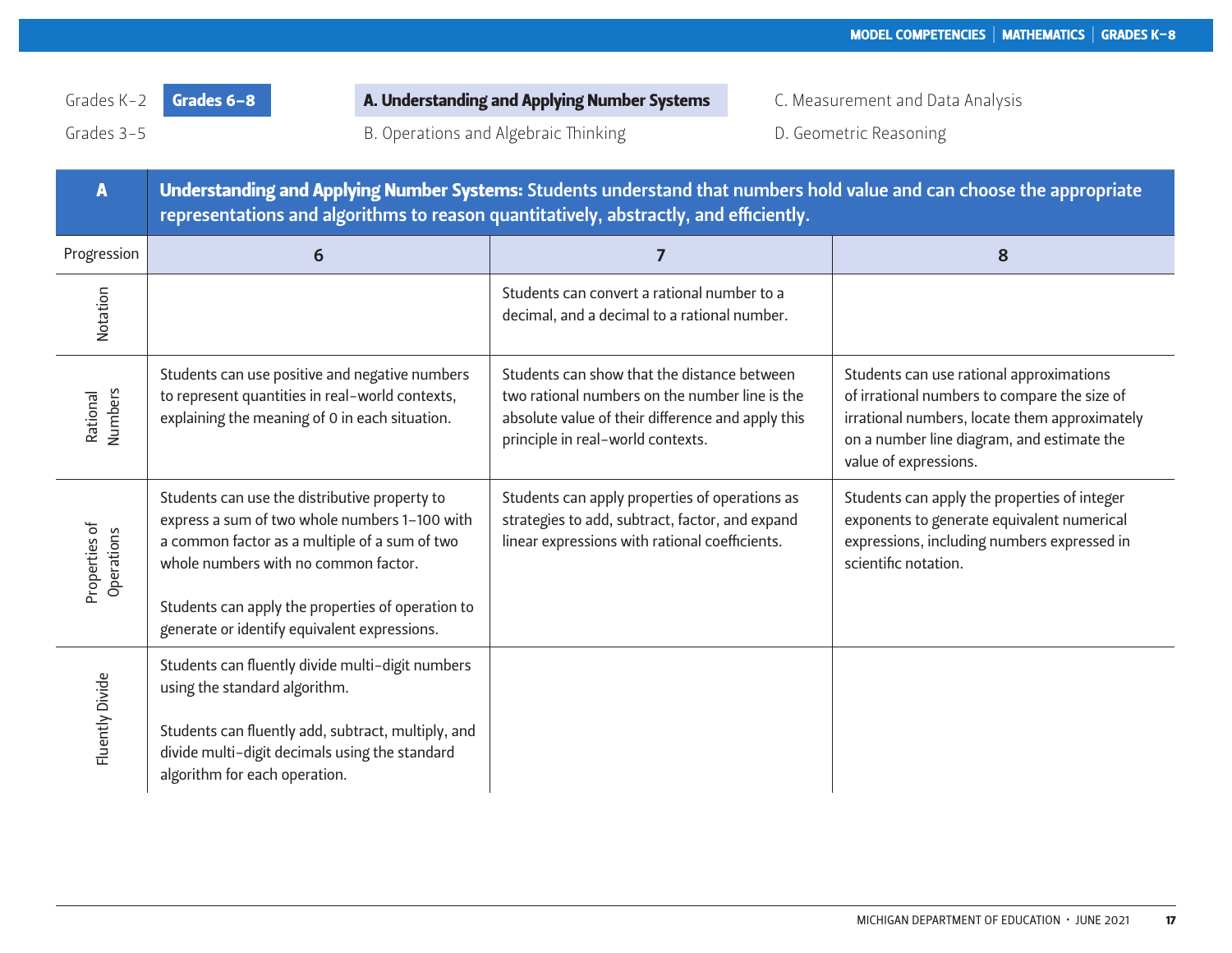Grades 3-5 **B. Operations and Algebraic Thinking** D. Geometric Reasoning

| B                                | Operations and Algebraic Thinking: Students can use mathematics to analyze and evaluate historical, political, economic,<br>scientific, and social problems and make conjectures about possible solutions.                                                                                                                                                 |                                                                                                                                               |                                                                                                                                                                                                                                                                                                                                                                                                                                                                                                   |  |
|----------------------------------|------------------------------------------------------------------------------------------------------------------------------------------------------------------------------------------------------------------------------------------------------------------------------------------------------------------------------------------------------------|-----------------------------------------------------------------------------------------------------------------------------------------------|---------------------------------------------------------------------------------------------------------------------------------------------------------------------------------------------------------------------------------------------------------------------------------------------------------------------------------------------------------------------------------------------------------------------------------------------------------------------------------------------------|--|
| Progression                      | 6                                                                                                                                                                                                                                                                                                                                                          | $\overline{7}$                                                                                                                                | 8                                                                                                                                                                                                                                                                                                                                                                                                                                                                                                 |  |
| Compute with rational<br>numbers | Students can represent and solve word problems<br>involving division of fractions by fractions using<br>models and equations.<br>Students can evaluate expressions at specific<br>values of their variables including expressions<br>that arise from formulas used in real-world<br>problems and those involving whole number<br>exponents.                | Students can solve real-world and mathematical<br>problems involving the four operations with<br>rational numbers, using tools strategically. | Students can perform operations with numbers<br>expressed in scientific notation, including<br>problems where both decimal and scientific<br>notation are used.                                                                                                                                                                                                                                                                                                                                   |  |
| Solve linear equations           | Students can solve real-world and mathematical<br>problems by writing and solving equations of the<br>form $x + p = q$ and $px = q$ for cases in which p, q<br>and x are all nonnegative rational numbers.<br>Students can analyze the quantitative<br>relationship between dependent and<br>independent variables using graphs, tables, and<br>equations. | Students can solve word problems leading to<br>equations of the form $px + q = p(x + q) = r$ , where<br>p, q, and r are rational numbers.     | Students can solve linear equations with rational<br>number coefficients, including equations whose<br>solutions require expanding expressions using<br>the distributive property and collecting like terms.<br>Students can use the equation of a linear model<br>to solve problems in the context of bivariate<br>measurement data, interpreting the slope and<br>intercept.<br>Students can solve real-world and mathematical<br>problems leading to two linear equations in two<br>variables. |  |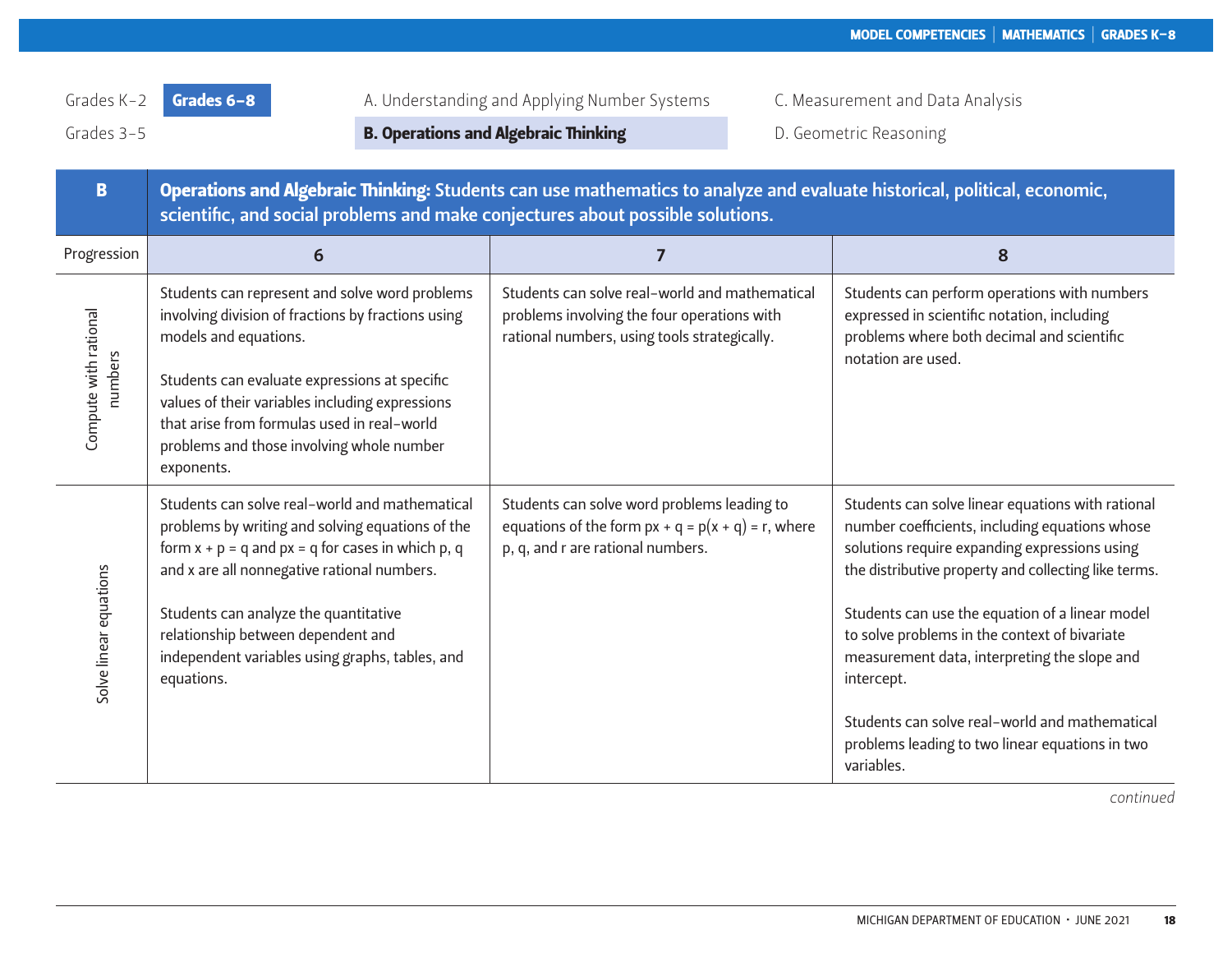| B                             | Operations and Algebraic Thinking: Students can use mathematics to analyze and evaluate historical, political, economic,<br>scientific, and social problems and make conjectures about possible solutions.                          |                                                                                                                                                                                                                                                                                                            |   |  |
|-------------------------------|-------------------------------------------------------------------------------------------------------------------------------------------------------------------------------------------------------------------------------------|------------------------------------------------------------------------------------------------------------------------------------------------------------------------------------------------------------------------------------------------------------------------------------------------------------|---|--|
| Progression                   | 6                                                                                                                                                                                                                                   |                                                                                                                                                                                                                                                                                                            | 8 |  |
| Solve inequalities            | Students can write an inequality of the form $x > c$<br>or x < c to represent a constraint or condition in a<br>real-world or mathematical problem.<br>Students can represent solutions of inequalities<br>on number line diagrams. | Students can solve word problems leading to<br>inequalities of the form $px + q > r$ or $px + q < r$ ,<br>where p, q, and r are rational numbers.<br>Students can graph the solution set of an<br>inequality and interpret it in the context of the<br>original problem.                                   |   |  |
| Solve measurement<br>problems | Students can apply volume formulas to find<br>volumes of right rectangular prisms with<br>fractional edge lengths in the context of solving<br>real-world and mathematical problems.                                                | Students know the formulas for the area and<br>circumference of a circle and use them to solve<br>problems.<br>Students use facts about supplementary,<br>complementary, vertical, and adjacent angles in<br>a multi-step problem to write and solve simple<br>equations for an unknown angle in a figure. |   |  |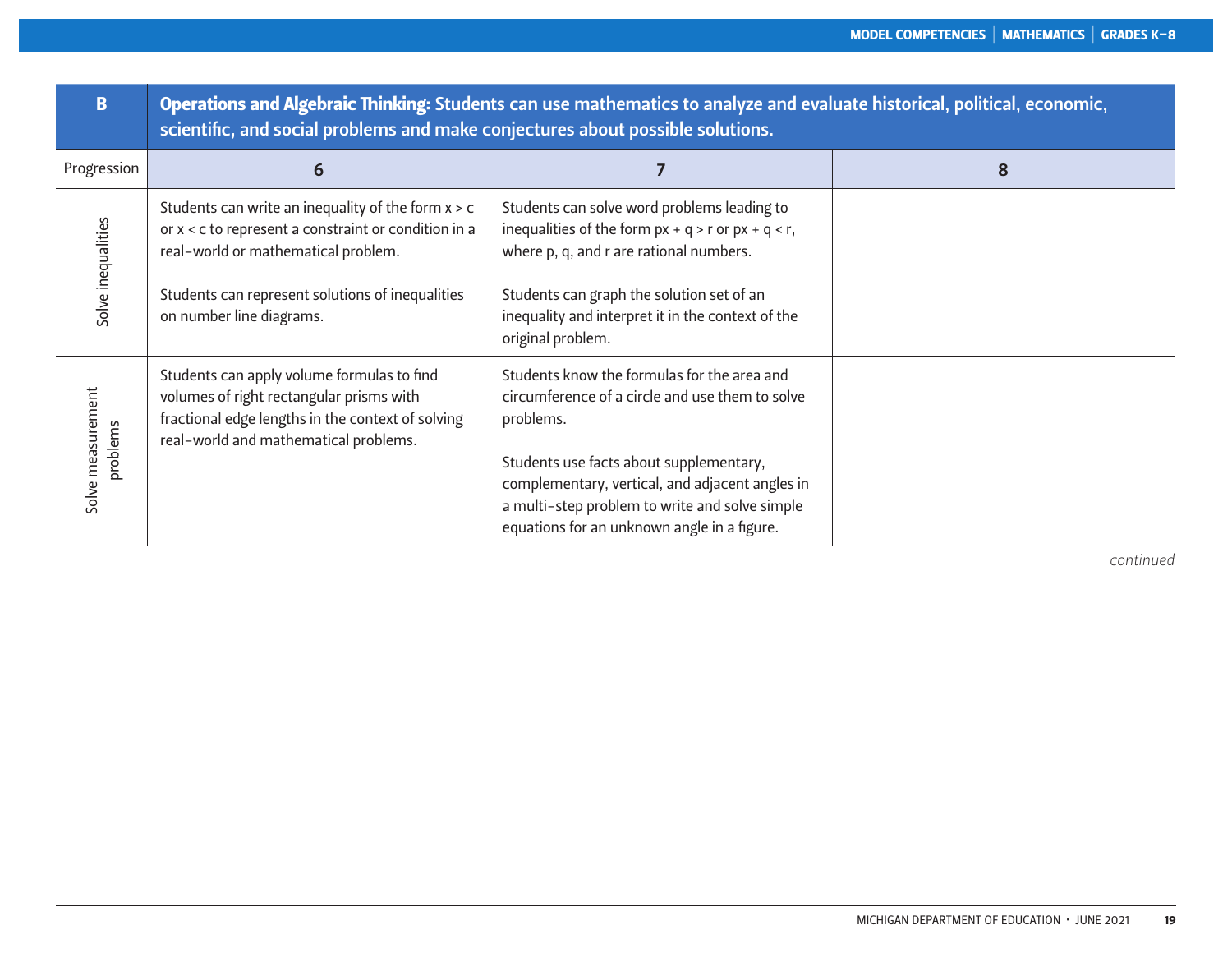| B                                     | Operations and Algebraic Thinking: Students can use mathematics to analyze and evaluate historical, political, economic,<br>scientific, and social problems and make conjectures about possible solutions.                                                                        |                                                                                                                                                                                                                                                                                                                                  |                                                                                                                                                                                                                                                                               |  |
|---------------------------------------|-----------------------------------------------------------------------------------------------------------------------------------------------------------------------------------------------------------------------------------------------------------------------------------|----------------------------------------------------------------------------------------------------------------------------------------------------------------------------------------------------------------------------------------------------------------------------------------------------------------------------------|-------------------------------------------------------------------------------------------------------------------------------------------------------------------------------------------------------------------------------------------------------------------------------|--|
| Progression                           | 6                                                                                                                                                                                                                                                                                 | $\overline{ }$                                                                                                                                                                                                                                                                                                                   | 8                                                                                                                                                                                                                                                                             |  |
| Ratios and Proportional Relationships | Students can solve unit rate problems using<br>ratios of whole numbers, including those<br>involving unit pricing and constant speed.<br>Students can solve problems involving finding the<br>whole, given a part and the percent.<br>Students can use ratio reasoning to convert | Students can solve unit rate problems using<br>ratios of fractions, including lengths, areas and<br>other quantities measured in like or different<br>units.<br>Students can recognize and represent<br>proportional relationships between quantities<br>using graphs, tables and equations.                                     | Students can graph and compare proportional<br>relationships, interpreting the unit rate as the<br>slope of the graph.                                                                                                                                                        |  |
|                                       | measurement units.                                                                                                                                                                                                                                                                | Students can use proportional relationships to<br>solve multistep ratio and percent problems.<br>Students can solve problems involving scale<br>drawings of geometric figures, including<br>computing actual lengths and areas from a scale<br>drawing and reproducing a scale drawing at a<br>different scale using technology. |                                                                                                                                                                                                                                                                               |  |
| Functions                             |                                                                                                                                                                                                                                                                                   |                                                                                                                                                                                                                                                                                                                                  | Students can construct a function to model a<br>linear relationship between two quantities.<br>Students can Interpret the rate of change and<br>initial value of a linear function in terms of the<br>situation it models, and in terms of its graph or a<br>table of values. |  |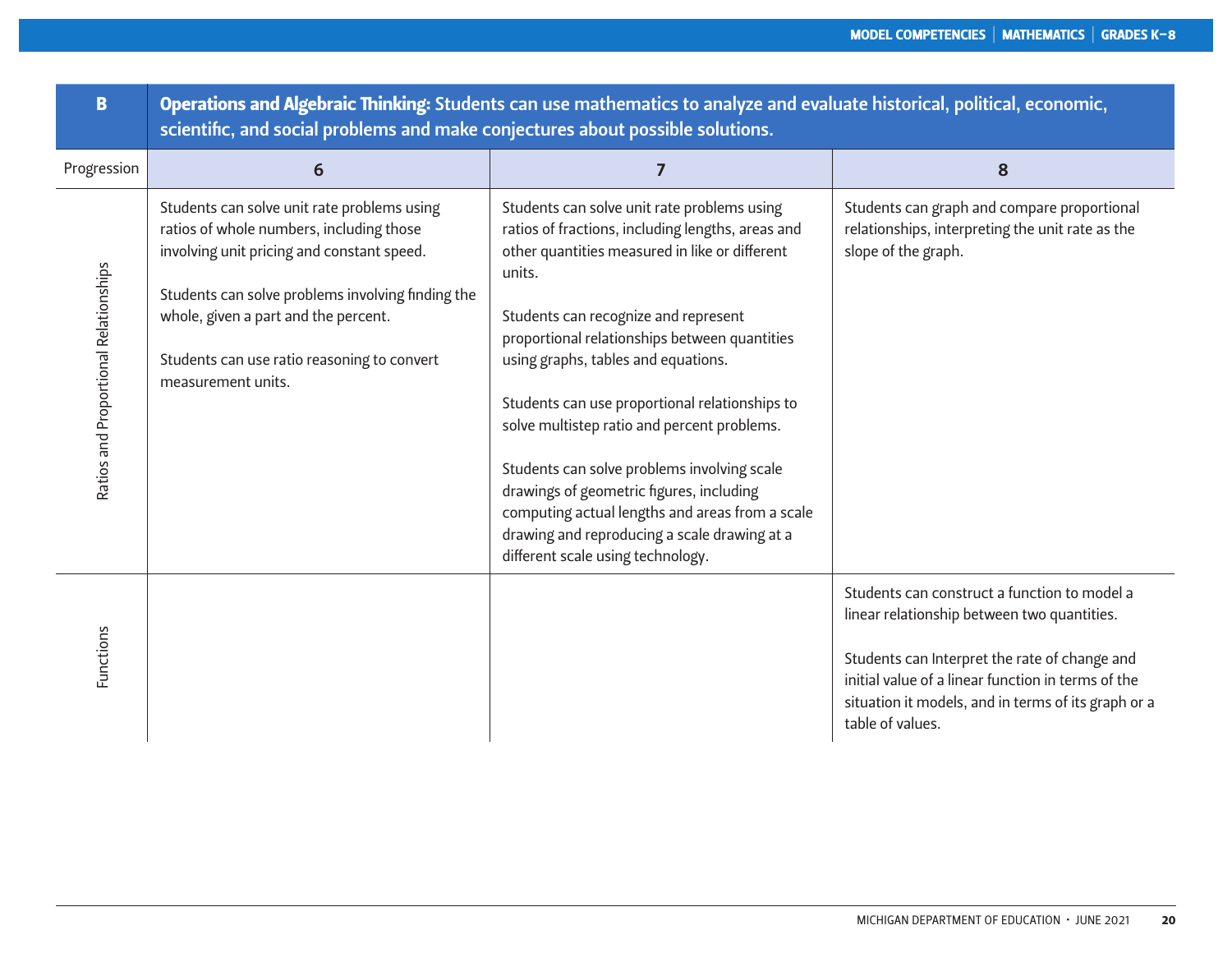Grades 3-5 **B. Operations and Algebraic Thinking** D. Geometric Reasoning Crades 3-5

|                         | Measurement and Data Analysis: Students can collect and organize data to interpret, model, and investigate issues connected<br>to their communities, lived experiences, and cultural identities.                                                                                                                                |                                                                                                                                                                                                                                                                                  |                                                                                                                                                                                                                                                                                   |  |
|-------------------------|---------------------------------------------------------------------------------------------------------------------------------------------------------------------------------------------------------------------------------------------------------------------------------------------------------------------------------|----------------------------------------------------------------------------------------------------------------------------------------------------------------------------------------------------------------------------------------------------------------------------------|-----------------------------------------------------------------------------------------------------------------------------------------------------------------------------------------------------------------------------------------------------------------------------------|--|
| Progression             | 6                                                                                                                                                                                                                                                                                                                               | 7                                                                                                                                                                                                                                                                                | 8                                                                                                                                                                                                                                                                                 |  |
| <b>Displays</b><br>Data | Students can display numerical data in plots on a<br>number line, including dot plots, histograms, and<br>box plots.                                                                                                                                                                                                            |                                                                                                                                                                                                                                                                                  |                                                                                                                                                                                                                                                                                   |  |
| <b>Jsing Data</b>       | Students can calculate and use quantitative<br>measures of center (median and/or mean) and<br>variability (interquartile range and/or mean<br>absolute deviation), to describe any overall<br>pattern and any striking deviations from the<br>overall pattern with reference to the context in<br>which the data were gathered. | Students can use measures of center and<br>measures of variability for numerical data from<br>random samples to draw informal comparative<br>inferences about two populations.                                                                                                   | Students can construct and interpret a two-<br>way table summarizing data on two categorical<br>variables collected from the same subjects.<br>Students can use relative frequencies calculated<br>for rows or columns to describe possible<br>association between two variables. |  |
| Probability             |                                                                                                                                                                                                                                                                                                                                 | Students can develop a probability model (which<br>may or may not be uniform) by observing<br>frequencies in data generated from a chance<br>process.<br>Students can find probabilities of compound<br>events using organized lists, tables, tree<br>diagrams, and simulations. |                                                                                                                                                                                                                                                                                   |  |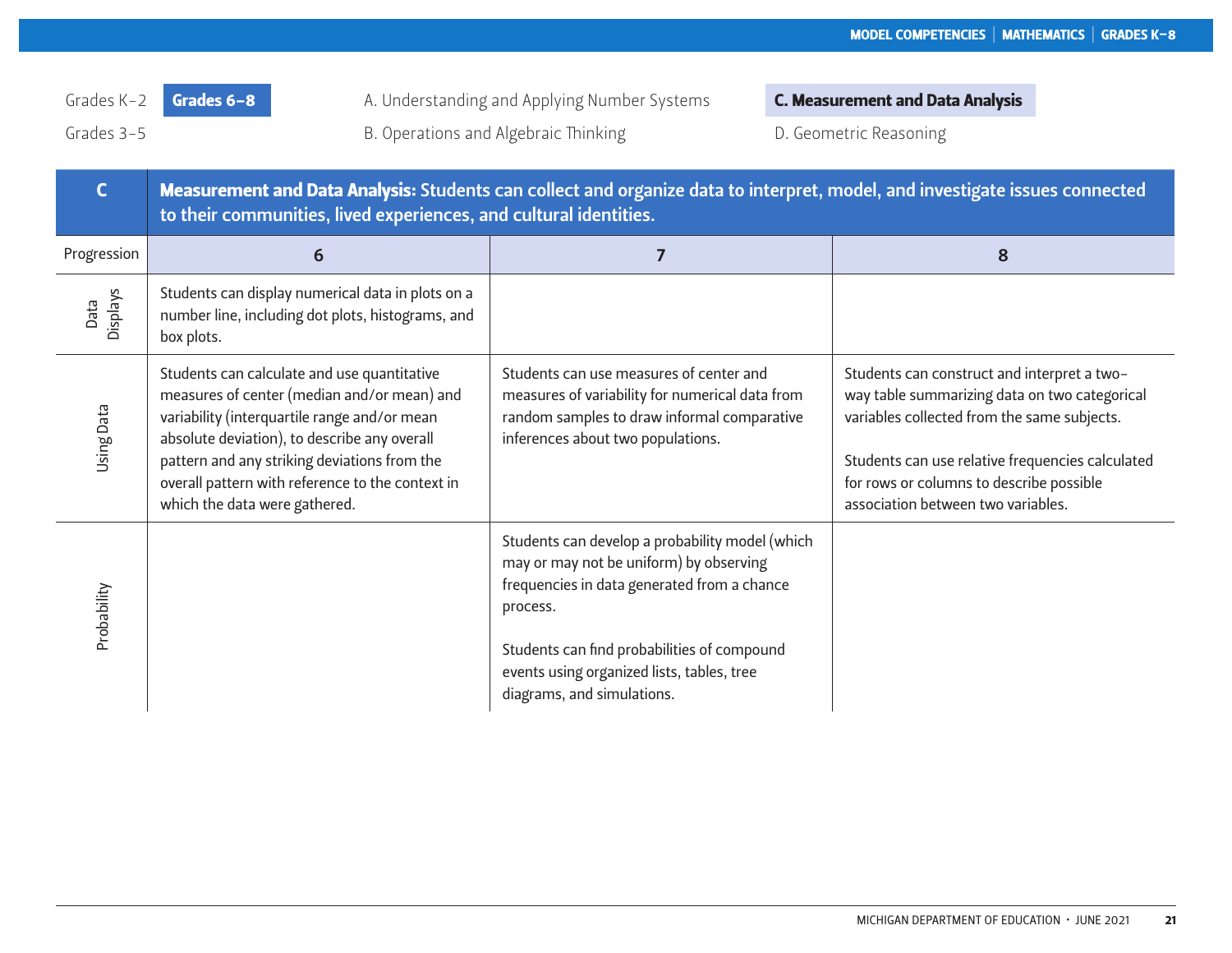Grades 3-5 **B. Operations and Algebraic Thinking Canadian Computer Chassing** 

| D                           | Geometric Reasoning: Students can analyze, evaluate and generate explanations about their world by exploring the properties<br>and relationships of points, lines, shapes, space, and the positions of figures.                                                                                                                                                      |                                                                                                                                                                                                                                                                                                                                                                                                    |                                                                                                                                                                                                                                                                                                   |  |
|-----------------------------|----------------------------------------------------------------------------------------------------------------------------------------------------------------------------------------------------------------------------------------------------------------------------------------------------------------------------------------------------------------------|----------------------------------------------------------------------------------------------------------------------------------------------------------------------------------------------------------------------------------------------------------------------------------------------------------------------------------------------------------------------------------------------------|---------------------------------------------------------------------------------------------------------------------------------------------------------------------------------------------------------------------------------------------------------------------------------------------------|--|
| Progression                 | 6                                                                                                                                                                                                                                                                                                                                                                    | $\overline{7}$                                                                                                                                                                                                                                                                                                                                                                                     | 8                                                                                                                                                                                                                                                                                                 |  |
| Transformations             |                                                                                                                                                                                                                                                                                                                                                                      |                                                                                                                                                                                                                                                                                                                                                                                                    | Students can describe a sequence of rotations,<br>reflections, and translations that exhibits the<br>congruence between two congruent figures.<br>Students can describe a sequence of rotations,<br>reflections, and translations that exhibits the<br>similarity between two similar figures.    |  |
| Distance between two points | Students can find the horizontal and vertical<br>distances between two points on a graph.<br>Students can solve real-world and mathematical<br>problems requiring them to draw polygons in the<br>coordinate plane given coordinates for the<br>vertices and using coordinates to find the length<br>of a side joining points on the horizontal or<br>vertical axis. |                                                                                                                                                                                                                                                                                                                                                                                                    | Students can apply the Pythagorean Theorem to<br>determine unknown side lengths in right triangles<br>in real-world and mathematical problems in two<br>and three dimensions.<br>Students can apply the Pythagorean Theorem<br>to find the distance between two points in a<br>coordinate system. |  |
| Classifying 2-D Shapes      |                                                                                                                                                                                                                                                                                                                                                                      | Students can construct (freehand, with ruler and<br>protractor, and with technology) triangles from<br>three measures of angles or sides, and identify<br>when the conditions determine a unique triangle,<br>more than one triangle, or no triangle.<br>Students can describe the two-dimensional<br>figures that result from slicing right rectangular<br>prisms and right rectangular pyramids. |                                                                                                                                                                                                                                                                                                   |  |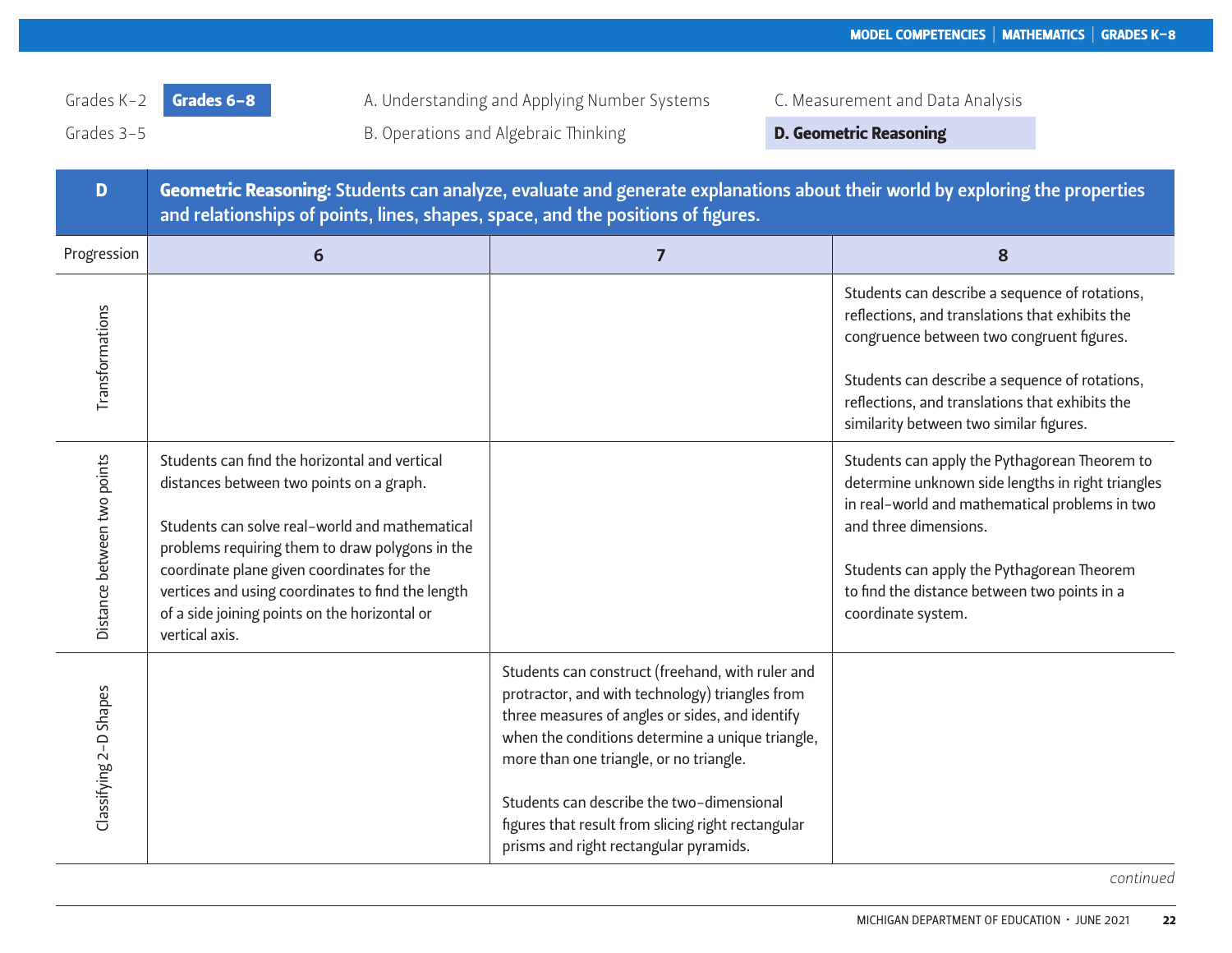| D                                  | Geometric Reasoning: Students can analyze, evaluate and generate explanations about their world by exploring the properties<br>and relationships of points, lines, shapes, space, and the positions of figures. |                                                                                                                                                                                                                          |                                                                                                                  |
|------------------------------------|-----------------------------------------------------------------------------------------------------------------------------------------------------------------------------------------------------------------|--------------------------------------------------------------------------------------------------------------------------------------------------------------------------------------------------------------------------|------------------------------------------------------------------------------------------------------------------|
| Progression                        |                                                                                                                                                                                                                 |                                                                                                                                                                                                                          |                                                                                                                  |
| Solving<br>measurement<br>problems | Students can solve real-world and mathematical<br>problems using the nets to find the surface area<br>of three-dimensional figures.                                                                             | Students solve real-world and mathematical<br>problems involving area, volume, and surface<br>area of two- and three-dimensional objects<br>composed of triangles, quadrilaterals, polygons,<br>cubes, and right prisms. | Students can solve real-world and mathematical<br>problems involving volume of cylinders, cones,<br>and spheres. |